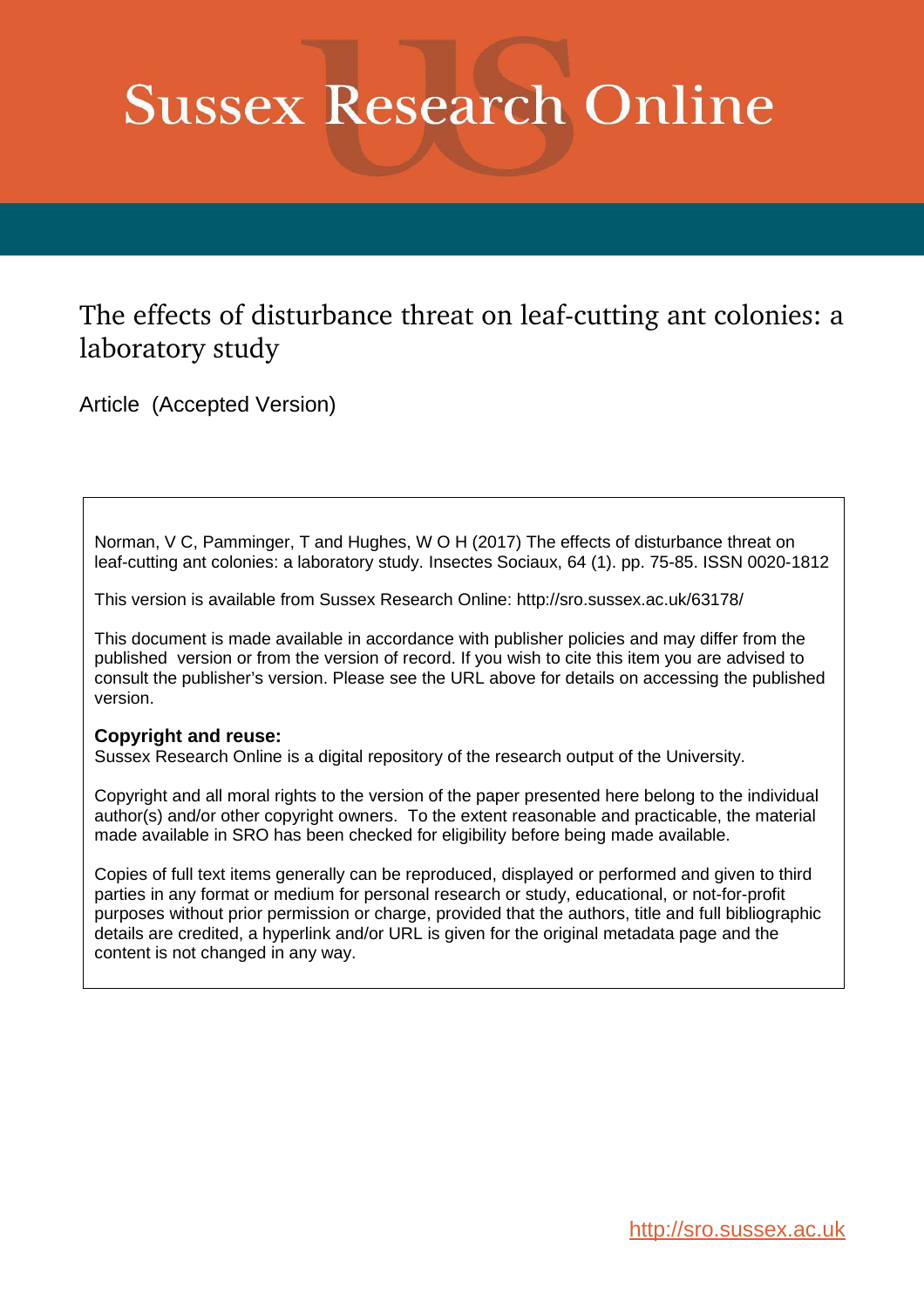| $\mathbf{1}$   | The effects of disturbance threat on leaf-cutting ant colonies:                                       |
|----------------|-------------------------------------------------------------------------------------------------------|
| $\overline{2}$ | a laboratory study                                                                                    |
| 3              |                                                                                                       |
| 4              | Victoria C Norman <sup>a*</sup> , Tobias Pamminger <sup>a</sup> and William O. H. Hughes <sup>a</sup> |
| 5              |                                                                                                       |
| 6              | <sup>a</sup> School of Life Sciences, University of Sussex, Brighton, East Sussex, BN1 9QG, UK        |
| $\overline{7}$ |                                                                                                       |
| 8              | *Author for correspondence: (V.Norman@sussex.ac.uk), telephone number: +44(0)                         |
| 9              | 1273 872761, fax number: 01273 877586.                                                                |
| 10             |                                                                                                       |
| 11             | <b>Acknowledgements</b>                                                                               |
| 12             | We thank Allen Herre, Hermogenes Fernández-Marín and the Smithsonian Tropical                         |
| 13             | Research Institute for facilitating the collection of ant colonies, the Autoridad Nacional            |
| 14             | del Ambiente (ANAM) for permission to collect and export the colonies, and members                    |
| 15             | of the Hughes Lab and two anonymous reviewers for comments on the manuscript. We                      |
| 16             | also thank the Biotechnology and Biological Sciences Research Council (BBSRC)                         |
| 17             | (BB/M015386/1) and Syngenta for funding. All data supporting this study are provided                  |
| 18             | as supplementary information accompanying this paper.                                                 |
| 19             |                                                                                                       |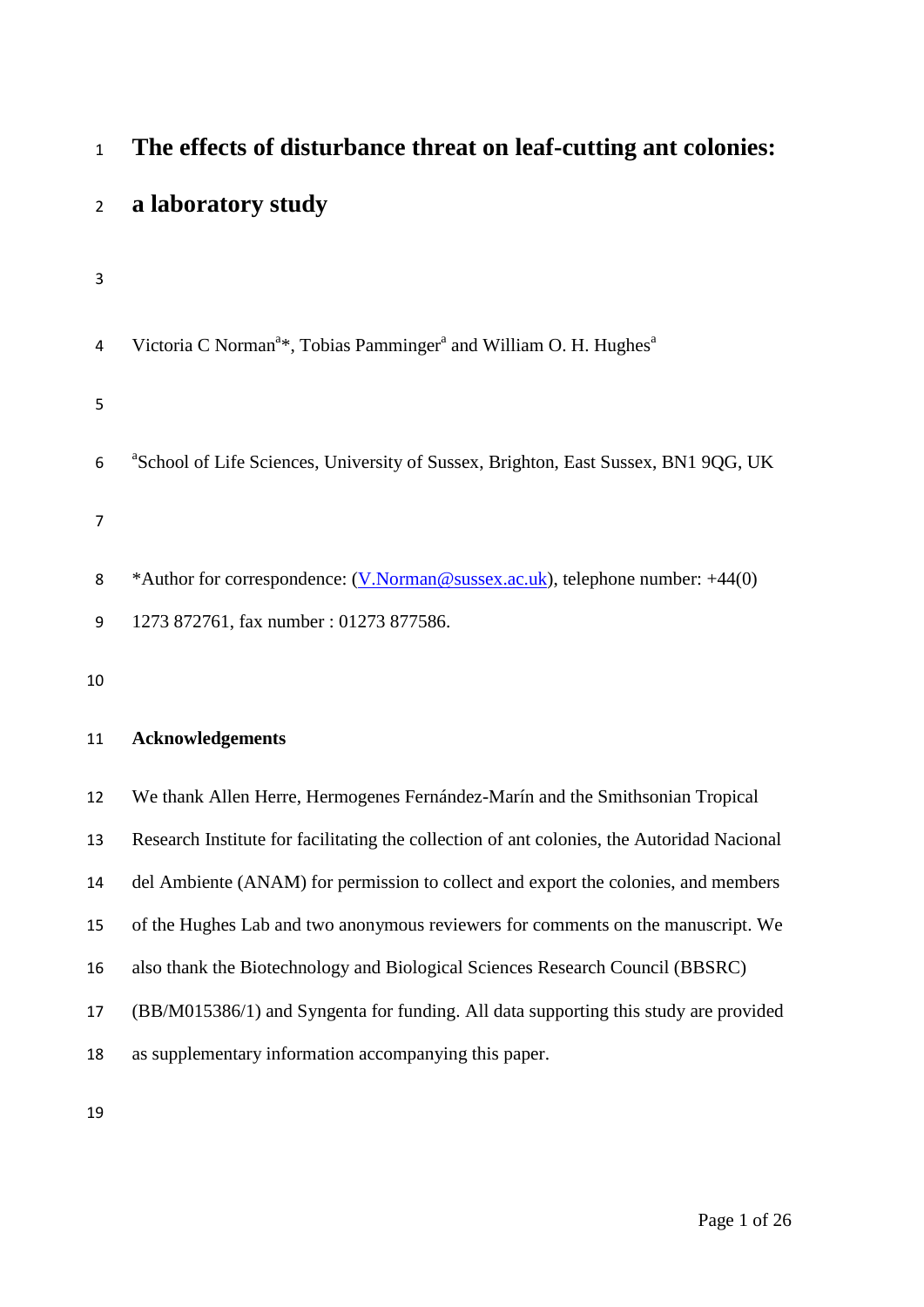20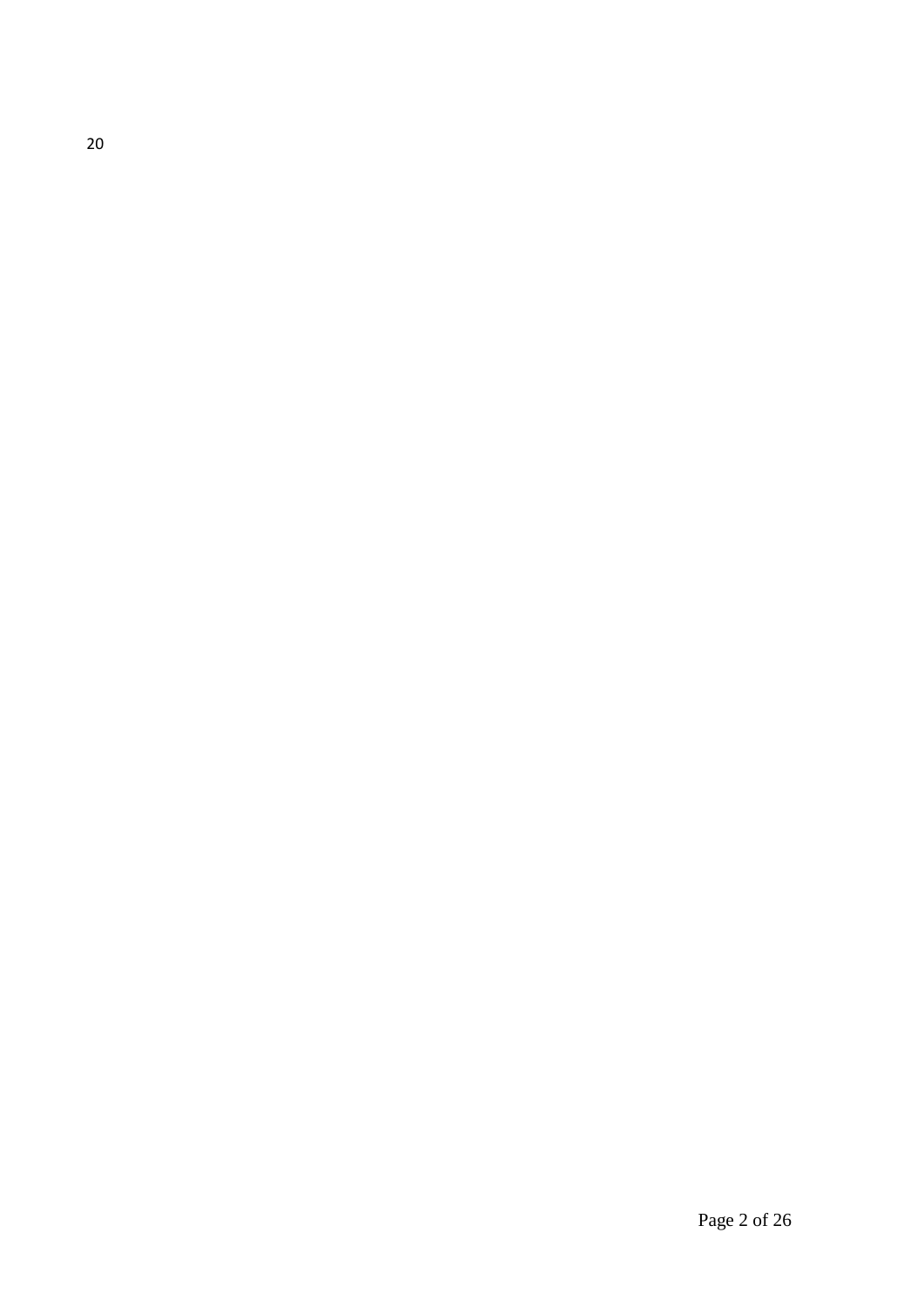#### **Abstract**

 The flexibility of organisms to respond plastically to their environment is fundamental to their fitness and evolutionary success. Social insects provide some of the most impressive examples of plasticity, with individuals exhibiting behavioural and sometimes morphological adaptations for their specific roles in the colony, such as large soldiers for nest defence. However, with the exception of the honey bee model organism, there has been little investigation of the nature and effects of environmental stimuli thought to instigate alternative phenotypes in social insects. Here we investigate the effect of repeated threat disturbance over a prolonged (17 month) period on both behavioural and morphological phenotypes, using phenotypically plastic leaf-cutting ants (Atta colombica) as a model system. We found a rapid impact of threat disturbance on the behavioural phenotype of individuals within threat-disturbed colonies becoming more aggressive, threat-responsive and phototactic within as little as two weeks. We found no effect of threat disturbance on morphological phenotypes, potentially because constraints such as resource limitation outweighed the benefit for colonies of producing larger individuals. The results suggest that plasticity in behavioural phenotypes can enable insect societies to respond to threats even when constraints prevent alteration of morphological phenotypes.

#### **Keywords**

 Phenotypic plasticity, animal behaviour, castes, social insect, division of labour, animal personality, behavioural syndromes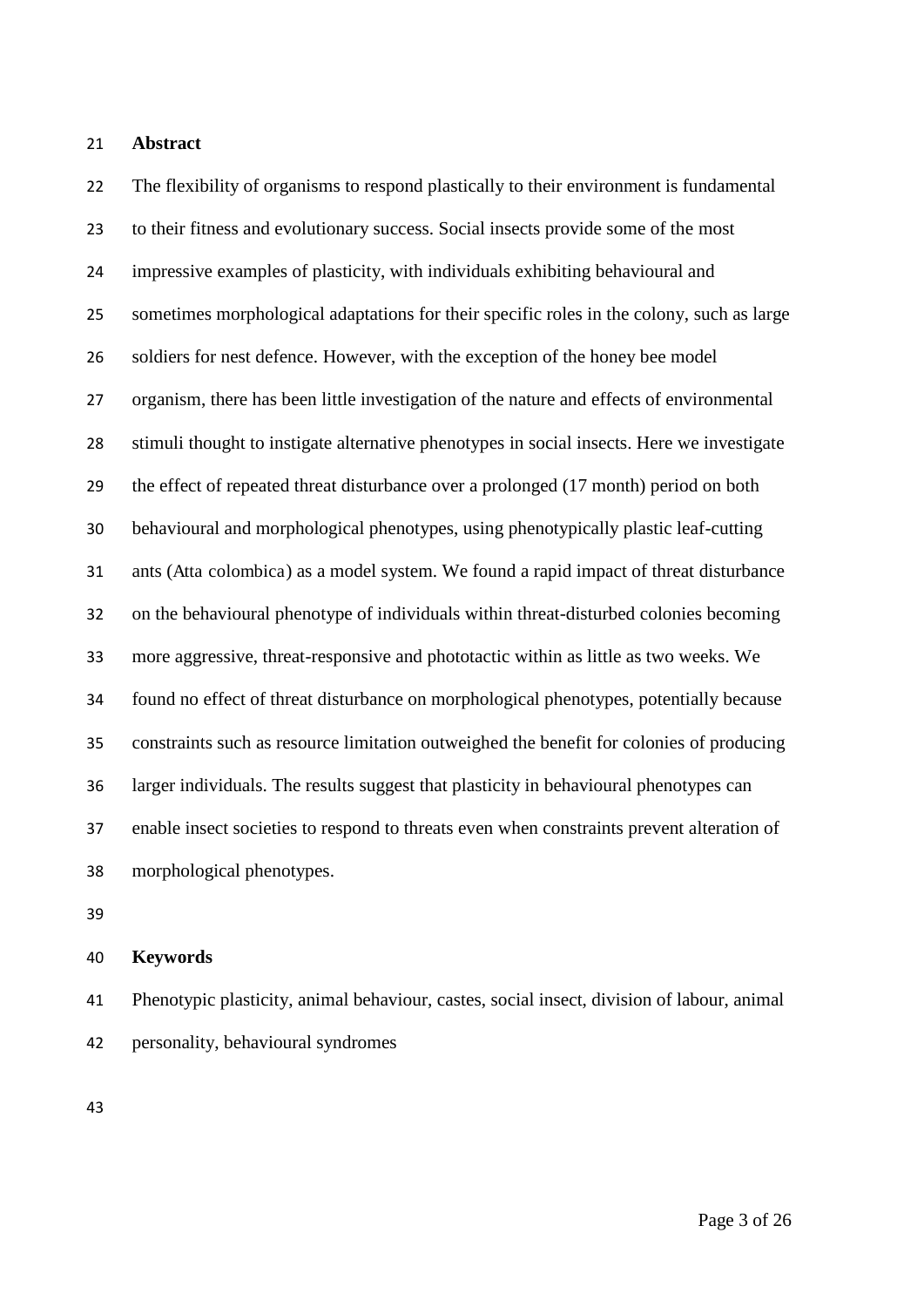#### **Introduction**

 The ability of organisms to respond flexibly to their environment is fundamental to their evolutionary success. Adaptation towards a locally optimal phenotype can increase both direct and indirect fitness (Via and Lande 1985; Lande 1985). One way in which this can occur is via the production of size variation in response to environmental conditions, such as climate or competition, which is seen in a wide variety of organisms found over an environmental gradient (Rosenzweig 1968; McNab 1971; Lomolino 2005). However, many organisms show other morphological and behavioural adaptations to environmental pressures that enable individuals to increase their fitness over the course of their lifetime (Boag and Grant 1981; Engel and Tollrian 2009; Torres-Dowdall et al. 2012). Understanding the biotic or abiotic environmental stimuli involved in regulating the modification of the morphological or behavioural phenotype, and any potential negative implications associated with this, are central to our understanding of the evolution and dynamics of phenotypic plasticity. Some of the most extreme examples of phenotypic plasticity are provided by the social insects. In these societies it is often thought that the specialization of individuals into behavioural and sometimes morphological phenotypes (castes) may make them better adapted to their particular roles in the colony, thereby enhancing the division of labour that is commonly thought to be key to their evolutionary success (Oster and Wilson 1978; Bourke and Franks 1995). However, the degree to which specialists actually outperform generalists is still highly contentious and our understanding of these processes remains limited (Dornhaus 2008; Wright et al. 2014; Gordon 2015). Individual workers are more-or-less sterile in species with advanced societies, such as Atta leaf-cutting ants, and therefore gain their fitness indirectly, meaning that selection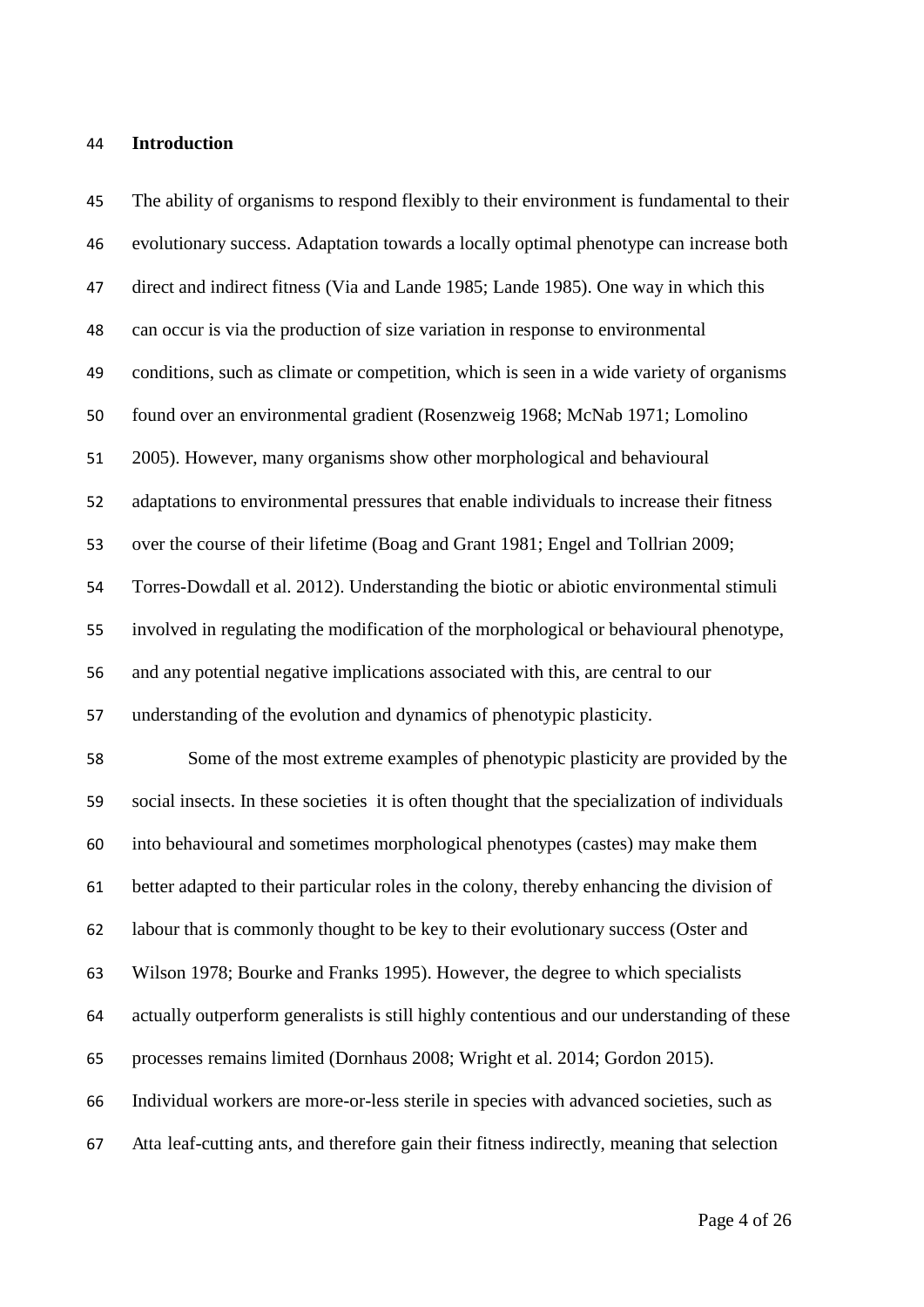may act simultaneously at both the individual and colony level, such that individual- level and colony-level optimal caste ratios can be hypothesised to be the same (Hamilton 1964; West-Eberhard 1989; Korb and Heinze 2004). The morphological phenotype of adult social insects is determined during development in the eusocial Hymenoptera (ants, some bees and some wasps). Both morphological and indeed behavioural phenotypes are not simply determined by environmental conditions such as nutrition and temperature (Wheeler 1986; Kamakura 2011), or by genotype (Robinson and Page 1988; Hughes et al. 2003; Smith et al. 2008; Waddington et al. 2010), but rather by the interaction of genotype and environment (Chapman et al. 2007; Hughes and Boomsma 2007; Schwander et al. 2010). Surprisingly, however, we still have only a limited understanding of how environmental conditions can drive the specialization of different individuals. It is well established that social insect colonies vary in their frequency distributions of morphological phenotypes or behavioural phenotype profiles (Yang et al. 2004; Wray et al. 2011; Chapman et al. 2011; Scharf et al. 2012; Pinter- Wollman et al. 2012; Gordon et al. 2013; Jandt et al. 2014; Wiernasz et al. 2014; Wills et al. 2014). However, our understanding of the environmental conditions generating such intercolony variation is still limited (Hui and Pinter-Wollman 2014; Keiser et al. 2014; Jandt et al. 2014).

 Honey bees appear to show differing behavioural phenotypes corresponding to length of disturbance, with short-term disturbance causing an upregulation in aggression (Couvillon et al. 2008), but long-term disturbance decreasing aggressive responses (Rittschof and Robinson 2013). Environmental factors, such as competition, or indeed predation, are also thought to be important in morphological phenotype production in other eusocial insects such as polyembryonic wasp, termite and social aphid species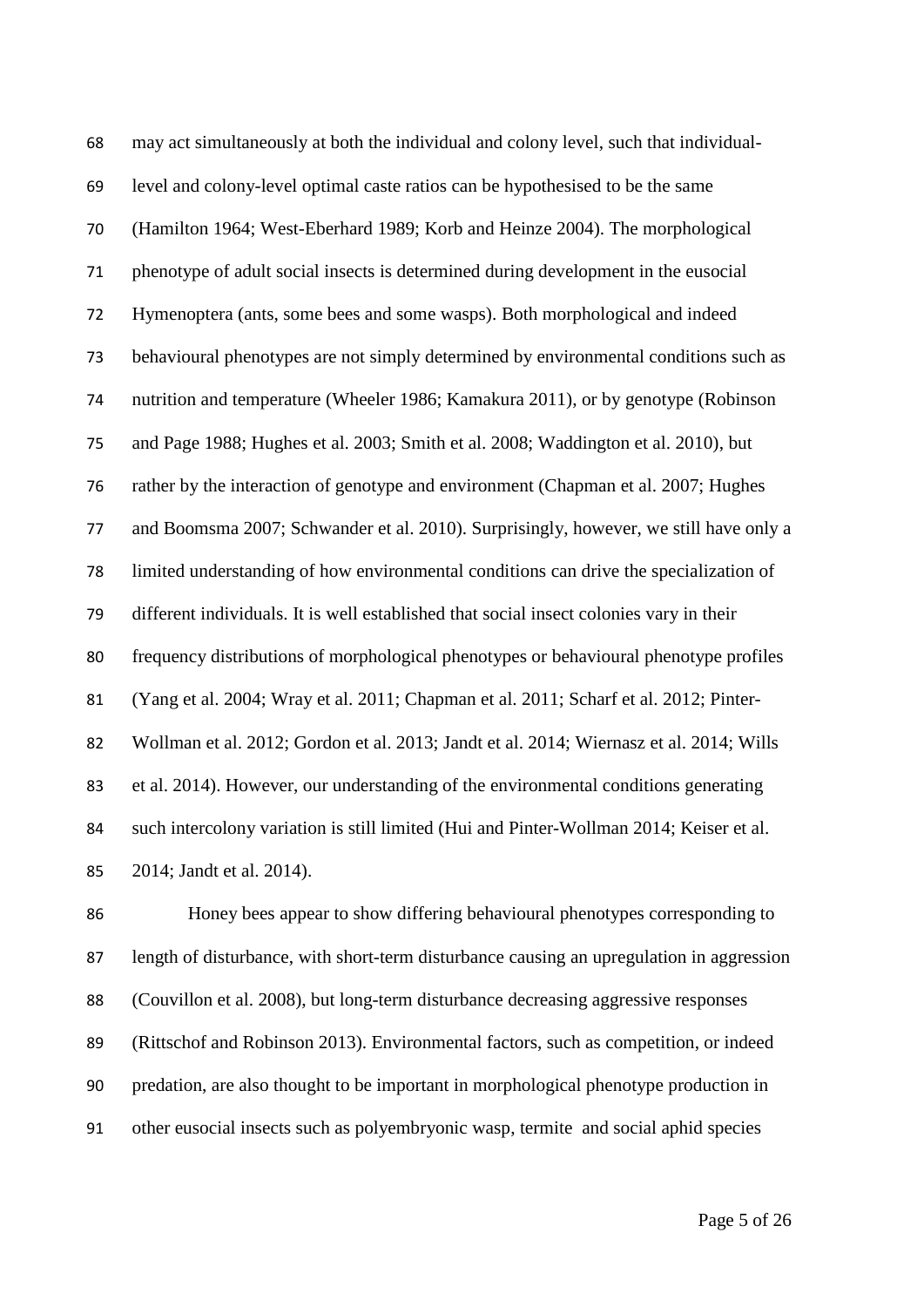which show a morphologically specialized soldier caste (Crespi 1992; Shibao 1998; Harvey et al. 2000; Shingleton and Foster 2000; Thorne et al. 2003; Smith et al. 2010). In one of the only direct experimental investigations in ants, Passera et al. (1996) demonstrated that exposure to volatiles from non-nestmate potential competitors caused colonies of Pheidole pallidula ants to produce more soldiers within a remarkably short seven week period. However, the environmental stimuli that interact with genotype to produce different morphological or behavioural phenotypes in other social insects are unknown.

 Here we test experimentally the effect of a controlled environmental stimulus of threat-disturbance on morphological and behavioural phenotypes in phenotypically plastic Atta leaf-cutting ant societies. Atta are one of the most polymorphic of all ant species, with larger workers including specialised soldiers playing the primary role in defending their colonies against threats (Wilson 1980; Whitehouse and Jaffe 1996; Hernández et al. 2002; Hölldobler and Wilson 2010). We test whether repeated threat disturbance leads to colonies adjusting their behavioural phenotype, production of morphological phenotypes, or both. We also explore if other traits are affected by such threat-disturbance.

#### **Materials and methods**

 Immature Atta colombica colonies, approximately 12 months old, were collected from Gamboa, Panama in May 2013. At this age colonies are too small to produce soldiers (Weber 1972). All colonies were kept in a controlled environment room at the 114 University of Sussex at  $80 \pm 5\%$  relative humidity,  $26 \pm 2\degree$ C and a 12:12 h light/dark

Page 6 of 26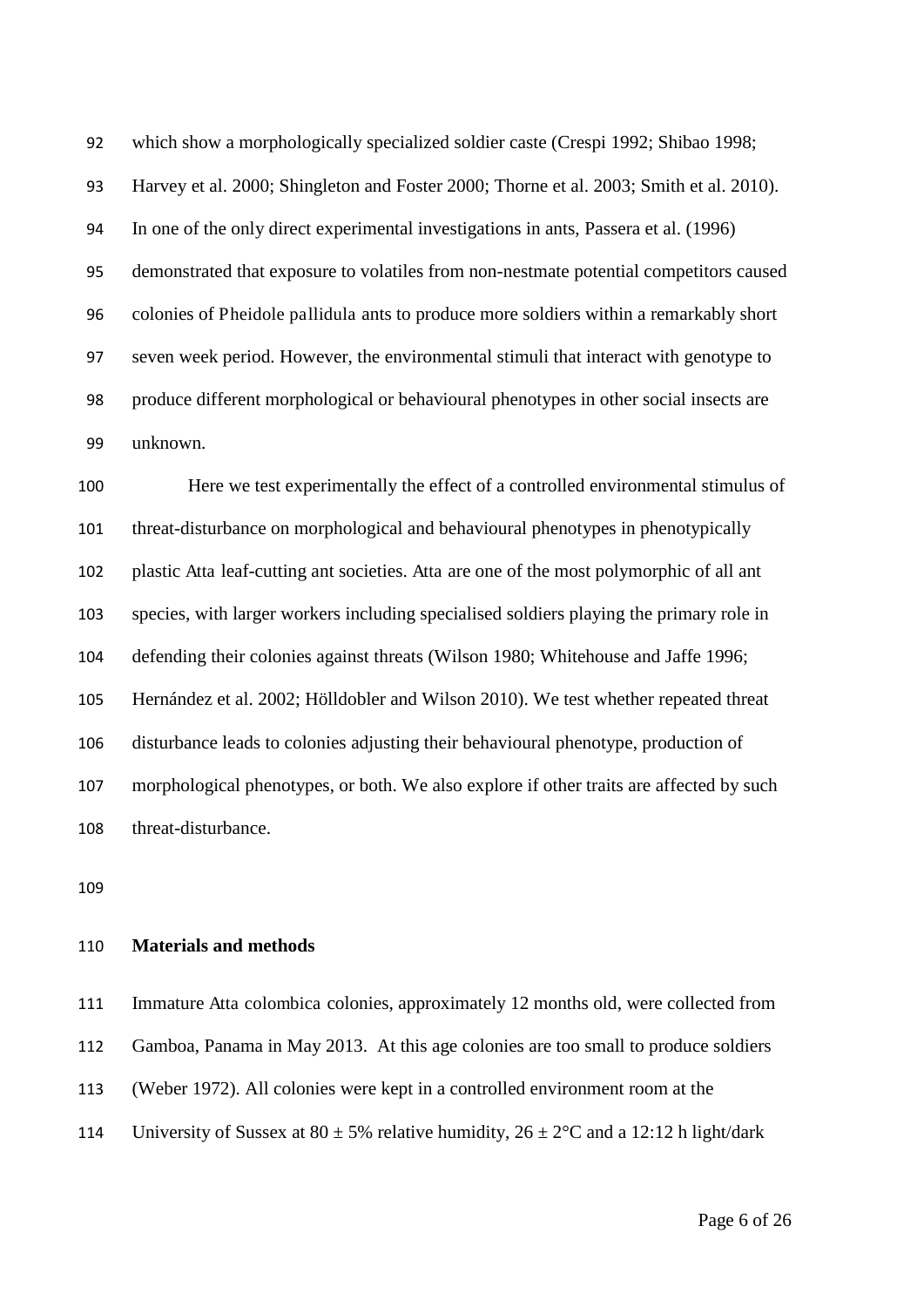cycle, and fed twice weekly on privet leaves (Ligustrum spp.) placed in a foraging pot (100 mm x 80 mm x 60 mm), with water provided ad libitum. The mutualistic fungus 117 gardens were housed in plastic boxes (115 mm x 75 mm x 75 mm) covered with a flower pot to maintain a dark and humid environment. The 13 colonies were randomly assigned to either a threat disturbance (6 colonies) or control treatment (7 colonies) 120 group. The colonies were of similar size at the start of the experiment (mean  $\pm$  s.e. 121 volume of fungus garden: threat-disturbance colonies  $107 \pm 23.9$  ml and control 122 colonies  $156 \pm 39$  ml) and did not differ significantly in size throughout the experiment (fig. S3). At the start of the experiment no soldiers or large workers (> 2mm head width) were observed in any of the colonies. Colonies undergoing the threat disturbance treatment had their fungus gardens exposed by removing the flower pot and plastic box lid (85 mm depth) for 2 min. Preliminary trials suggested that this exposure protocol produced a maximal alarm response (increased activity and mandible gaping from workers indicating a response to a threat) from the ants within the 2 min period. The disturbance was carried out on 4-5 days per week for 17 months, while control colonies were not disturbed in this way. Exposure of the vulnerable fungus garden and brood in this way would only occur in nature during a vertebrate predation attempt (such as by armadillos) and, regardless of cause, would represent a serious threat to colony survival, stimulating a dramatic defensive response in leaf-cutting ant colonies in nature (Wilson 1980; Whitehouse and Jaffe 1996; Rao 2000). The long 17 month period gave colonies ample time to alter the production of morphological phenotopes. Furthermore, given the development time in Atta is about 2 months (Weber 1972) and that Passera et al (1996) found changes in caste ratios after only 7 weeks, any changes in morphological phenotype should be present after this time. At the end of the disturbance period, the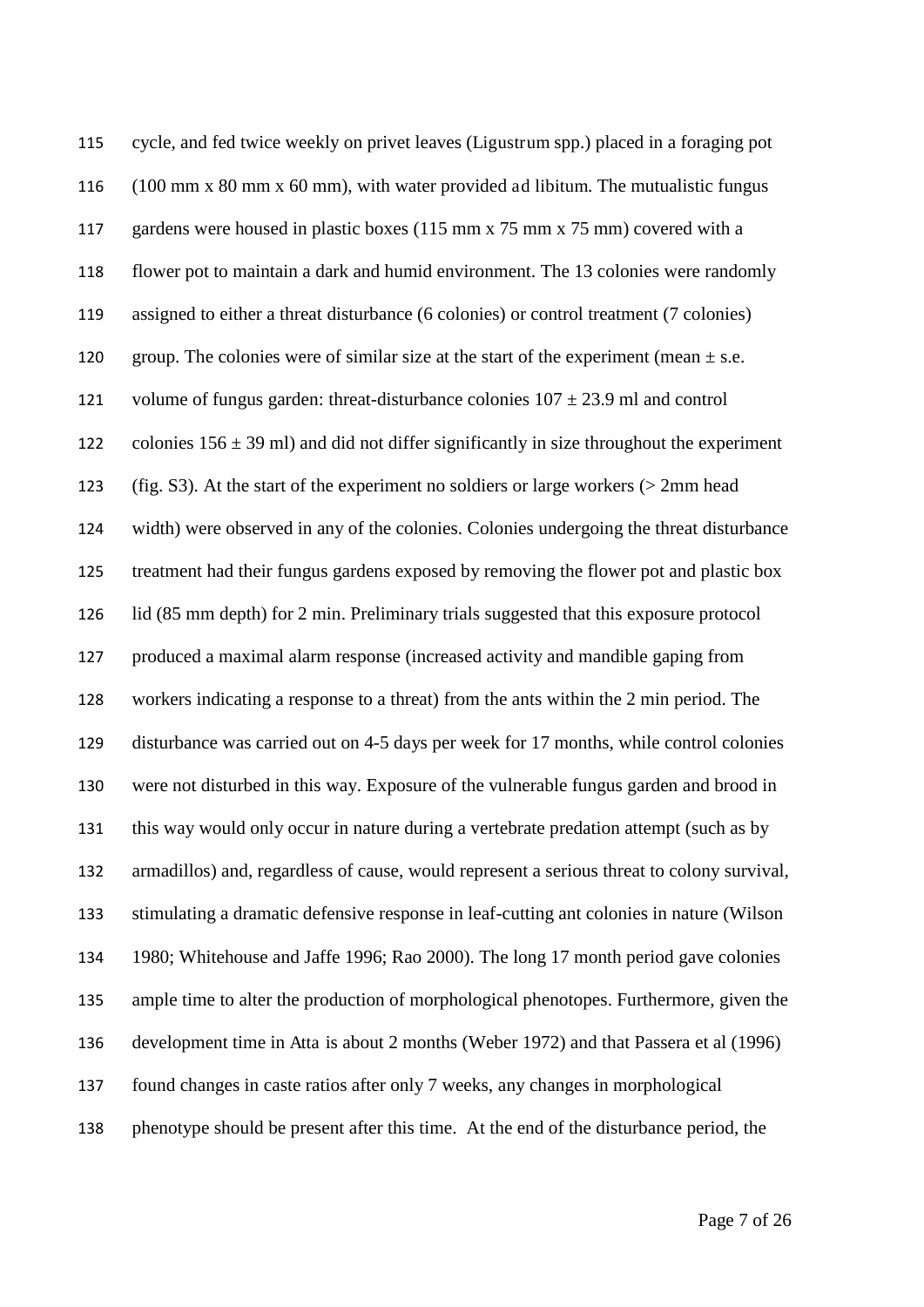morphological and behavioural phenotypes of colonies were determined. After the end of this long-term experiment we also carried out a shorter disturbance experiment to test at a finer-scale how quickly colonies could upregulate and down-regulate their behavioural responses.

1. Alteration of morphological phenotype

 To determine if threat-disturbance resulted in colonies producing larger individuals, the 50 largest workers from each colony after the 17 month disturbance period were photographed dorsally using a Canon EOS 350d dSLR camera and Canon EF 100 mm f/2.8 Macro lens under constant lighting conditions. Images were imported into Image J and the size of each individual was quantified by measuring the width of the head between the eyes, a commonly used measurement of size in ants including Atta (Wilson 1980; Hölldobler and Wilson 1990; Hughes and Goulson 2001; Holman et al. 2011). The colonies were too young and small to produce soldiers in significant numbers, but we also counted any soldiers present to compare the numbers of soldiers between treatment and control colonies.

2. Alteration of behavioural phenotype

During the last month of the long-term disturbance, assays were carried out to compare

behavioural phenotypes of colonies that had either been disturbed, or not, in order to see

if threat disturbance affected the responsiveness of ants to threats, we carried out a

mandible opening response (MOR) assay (Guerrieri and D'Ettore 2008; Norman et al.

2014). Ants were chilled on ice until immobile and then harnessed in 0.2 ml pipette tips

(Starlab, Bucks, UK), cut at the apex through which the ant's head was passed and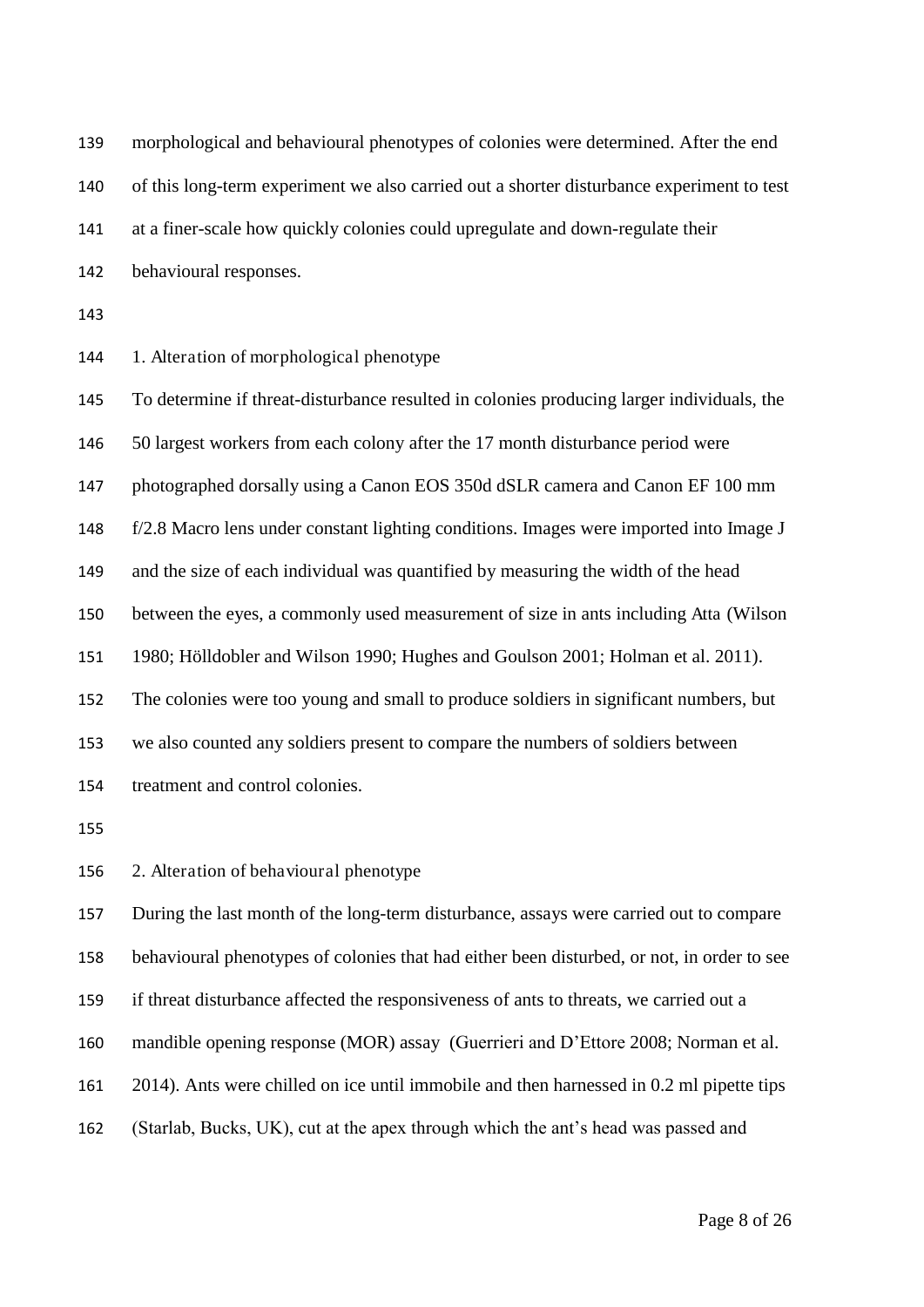secured with a thin strip of masking tape. Ants were left for 2 h in the harness to acclimatize before being assayed. Three threat treatments were tested in a random order on each ant: a freshly freeze-killed nestmate, a freshly-killed non-nestmate (Acromyrmex echinatior) or a burst of carbon dioxide. The latter treatment has been used previously as specific stimulus for sampling defensive workers in Atta colonies by simulating a vertebrate predation threat (Wilson 1980; Hölldobler and Wilson 2010). The stimulus ants or carbon dioxide burst were gently placed in contact with an antenna of the focal ant for 10 s, and the response of the focal ant recorded as either opening its mandibles for > 1s (a positive MOR), or not responding (Norman et al. 2014). For focal ants that showed a positive MOR, the duration of the response was also recorded. For each colony, this assay was carried out for randomly selected soldiers (> 3mm head width), large workers (2-3 mm head width), medium-sized workers (1.2-2.0 mm head width), and small workers (< 1.2 mm head width) to test if specific castes responded differently to defensive stimuli. Five individuals of each caste were tested in each colony, or as many as the colony had for colonies which had very few large workers. To determine the phototaxis of ants, workers were placed individually in a 90 mm Petri dish, half of which had been covered with black tape (Norman and Hughes 2016). The ants were allowed to acclimatize for 5 min and then filmed for the subsequent 10 min. The proportion of time spent in the light half of the Petri dish was recorded for each individual. This was repeated for 120 ants from threat-disturbed colonies and 140 ants from control colonies (20 per colony in both cases), using randomly selected medium-sized and medium-aged external workers. Worker age correlates positively with a darkening of the cuticular colouration (Armitage and Boomsma 2010), therefore medium-aged ants could be distinguished by their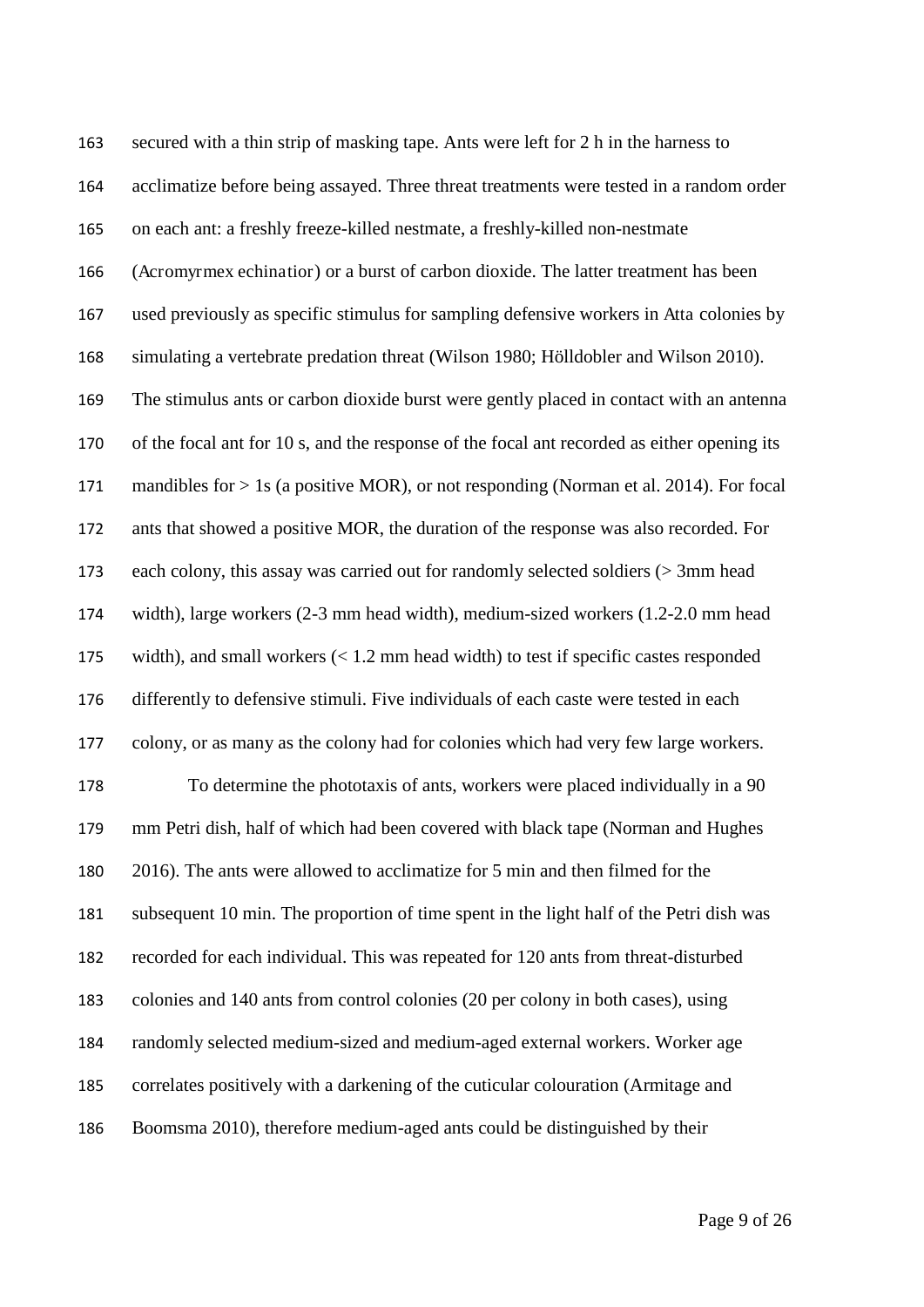colouration. To see if threat disturbance affected the aggressiveness of ants, individual ants were carefully touched on the head with the tip of a toothpick, similar to 189 Pamminger et al. (2014). The reaction of the ant was ranked ( $0 =$  ignore,  $1 =$  antennate,  $2 =$  gape mandibles in a threat response,  $3 =$  bite). This was repeated for 120 ants from the disturbed colonies and 140 ants from the control colonies (20 ants per colony in both cases), using randomly selected medium-sized and medium-aged external workers to control for any differences between castes in aggression. Assays were carried out in the order listed above during the final month of the 17 month disturbance. Ants were returned to the colony after the assays with at least 5 days occurring between assays. Given the number of workers per colony (ca. 5000, of which ca. 3,000 would be medias, for colonies of the size used here (Weber 1972)), and that at least 5 days was left between assays, the likelihood of resampling the same ant for multiple assays was very low.

201 3. Potential effects on other traits

 In order to explore whether changes in the behavioural or morphological phenotypes of individuals in response to disturbance might affect other traits in ways that could be potentially negative, we compared the foraging rate, individual immunity, and brood care propensity of ants from threat-disturbed and control colonies. With the exception of the immunity assays, ants were returned to their colonies after use; given the number of workers per colony and that at least 5 days occurred between assays, it was unlikely that ants were resampled for multiple assays.

 Foraging rate was quantified four days following the last feed. The foraging pot of each colony was filled with leaves and the initial mass of the pot recorded. Each pot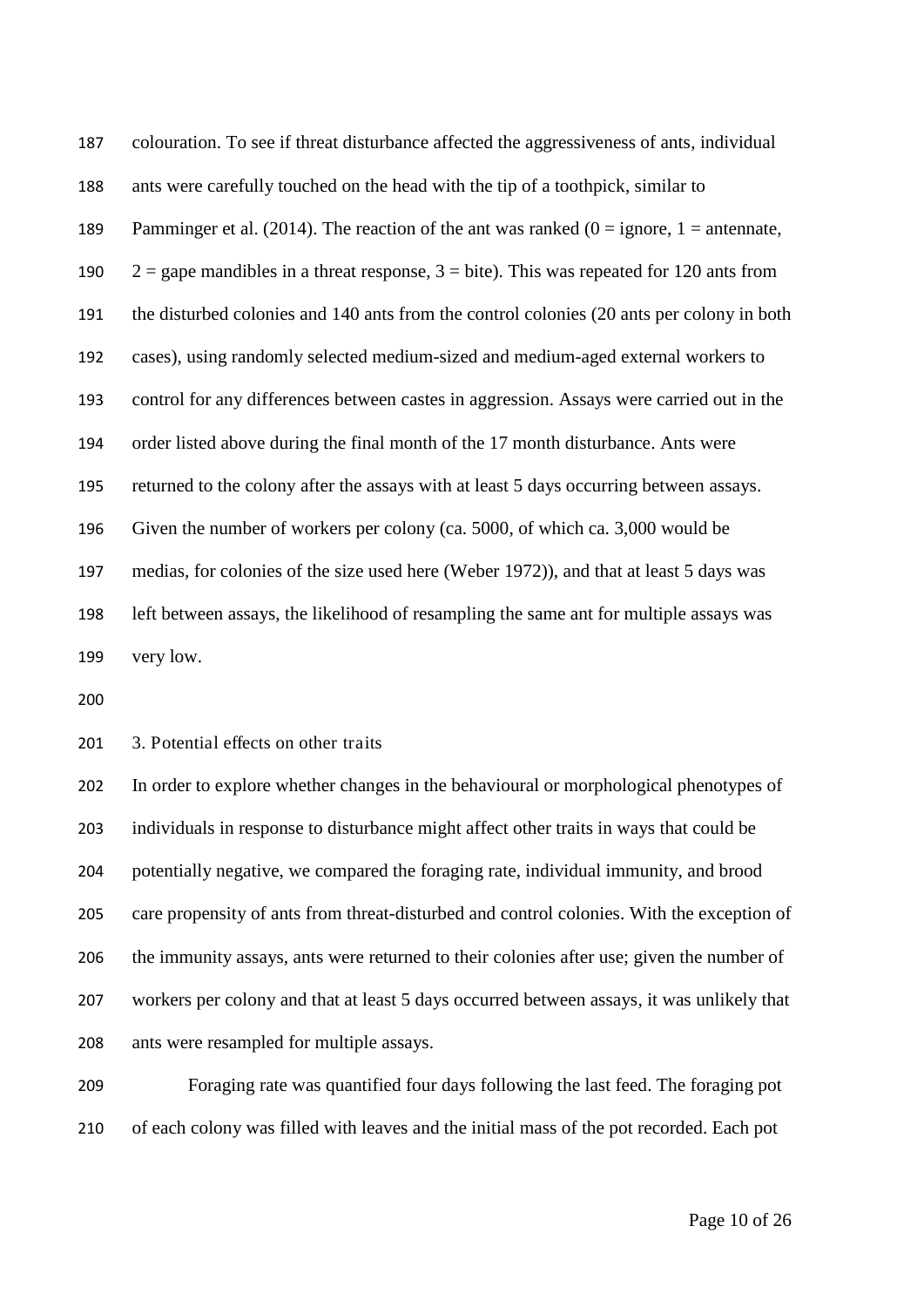was then placed back with its respective colony for 1 h, after which the ants within the pots were removed and counted, and the pots reweighed to determine the proportion of leaf material that had been foraged during the 1 h foraging period. This was carried out once for each colony.

 To quantify brood care propensity, individual ants were placed in a 90 mm Petri dish with a randomly selected nestmate larva, allowed to acclimatize for 5 min and then 217 filmed for 10 min. The proportion of time spent interacting with larvae during the 10 min period was recorded. This was repeated with 20 medium-sized and medium-aged external workers from each colony. Using external workers avoided the disruption to the fungus chamber that sampling within-nest workers would have involved, and external workers have been shown previously in many ant species to pick up brood found outside of the nest and transport it back into the colony (Robinson et al. 2012; Tragust et al. 2013).

 To determine the effect on individual-level immunity, we measured levels of the phenoloxidase (PO) and prophenoloxidase (PPO) immune enzymes in haemolymph. 226 Haemolymph samples of 1µl were collected from individual, freeze-killed ants using a calibrated, pulled glass capillary inserted under the cuticle of the thorax. Haemolymph was diluted 1:40 in ice-cold sodium cacodilate/CaCl2 buffer (0.01 M Na-Cac, 0.005 M CaCl2), flash frozen in liquid nitrogen and stored at -80°C to disrupt haemocyte membranes and release cellular PPO. All reactions were prepared in 96-well plates on 231 ice. 15 μL of diluted sample was placed in an individual well, together with 5 μL of distilled water for PO reactions or 5 μL of the activation agent alpha-chymotrypsin 233 (5mg mL<sup>-1</sup>, in distilled water; Sigma Aldrich<sup>™</sup>) for PPO reactions. Samples were then incubated for 5 min at room temperature. To start the reaction 35 μL of L-DOPA (4 mg

Page 11 of 26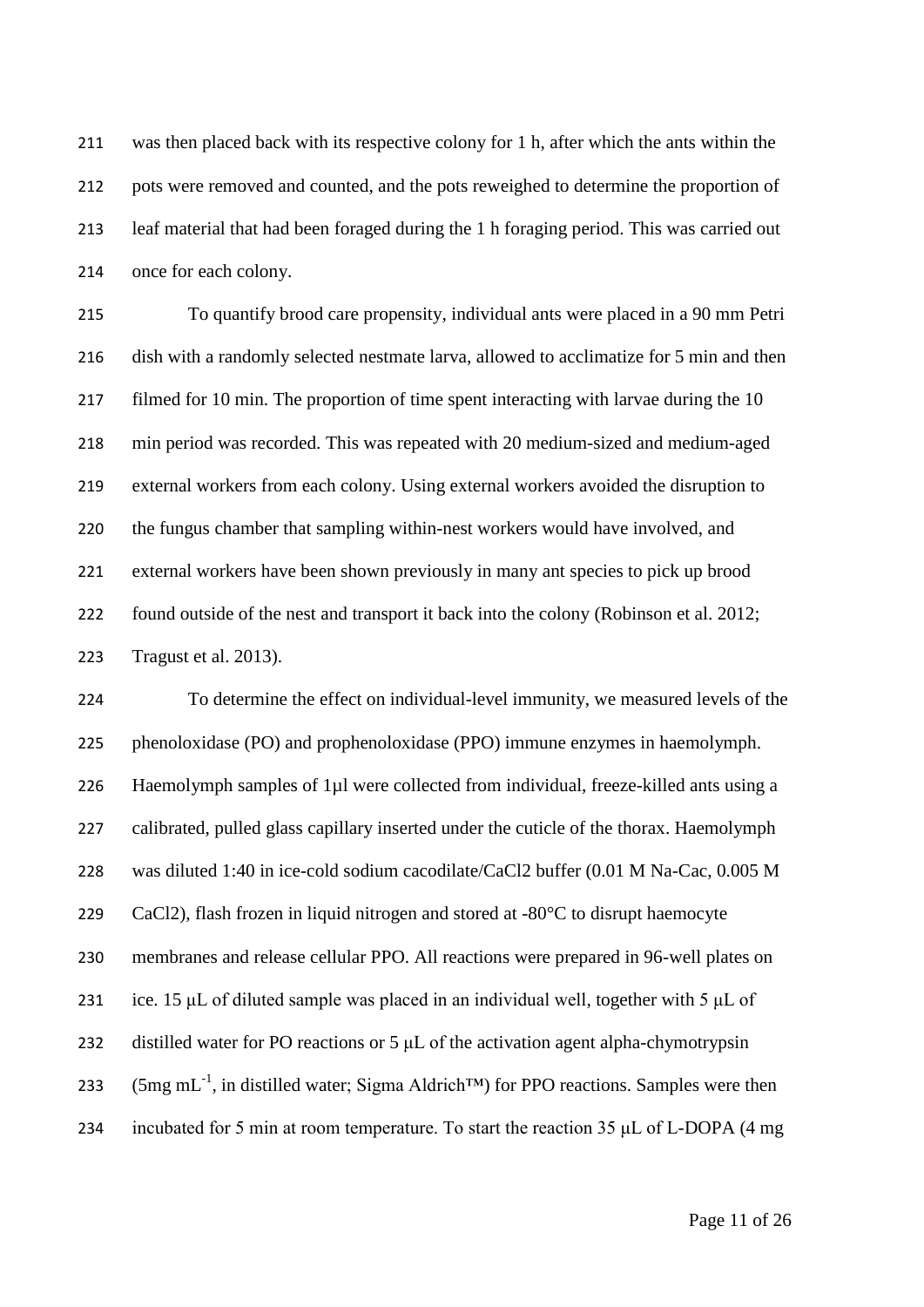$\text{mL}^{-1}$  in distilled water; prepared freshly and protected from light, Sigma Aldrich™) was added to each well and the plate placed in a Molecular Devices VersaMax micro-plate reader. Temperature was set to 30°C and the absorbance of each sample at 492 nm was measured every 15 s over a period of 45 min using SoftMax Pro software. For each sample the enzyme activity was calculated at the maximum slope (Vmax) in the linear phase of the reaction (usually 200-1000 s after the start of the reaction). Each plate had a control well, which contained only buffer and no sample, and all controls displayed essentially no enzyme activity during the reaction  $( $0.1 \text{ mOD min}^{-1}$ ). Two technical$  replicates were carried out of each reaction and all samples where the reaction curved showed irregularities were excluded, leaving measurements of PO and PPO for 58 and 67 ants from disturbed colonies, and 50 and 63 ants from control colonies, respectively.

4. Speed of behavioural plasticity

 In order to see how quickly Atta colombica colonies altered their behavioural phenotype to disturbance we carried out a finer-scale threat disturbance experiment. Four months after the end of the long-term experiment (the length of at least one generation of adult workers (Weber 1972), the remaining seven control colonies were split into equally sized subcolonies (ca. 500ml fungus per subcolony) that were randomly assigned to either short-term disturbance or control group. Colonies were monogynous so the queen-right sub-colony was randomly assigned between treatments. Disturbed subcolonies were disturbed in the same way as in the long-term experiment but for a period of only 2 weeks, with the behavioural phenotype of colonies being determined 257 using the phototactic ( $N = 126$  per treatment group; 18 ants per subcolony), aggression  $(N = 140$  per treatment group; 20 ants per subcolony) and MOR assays using two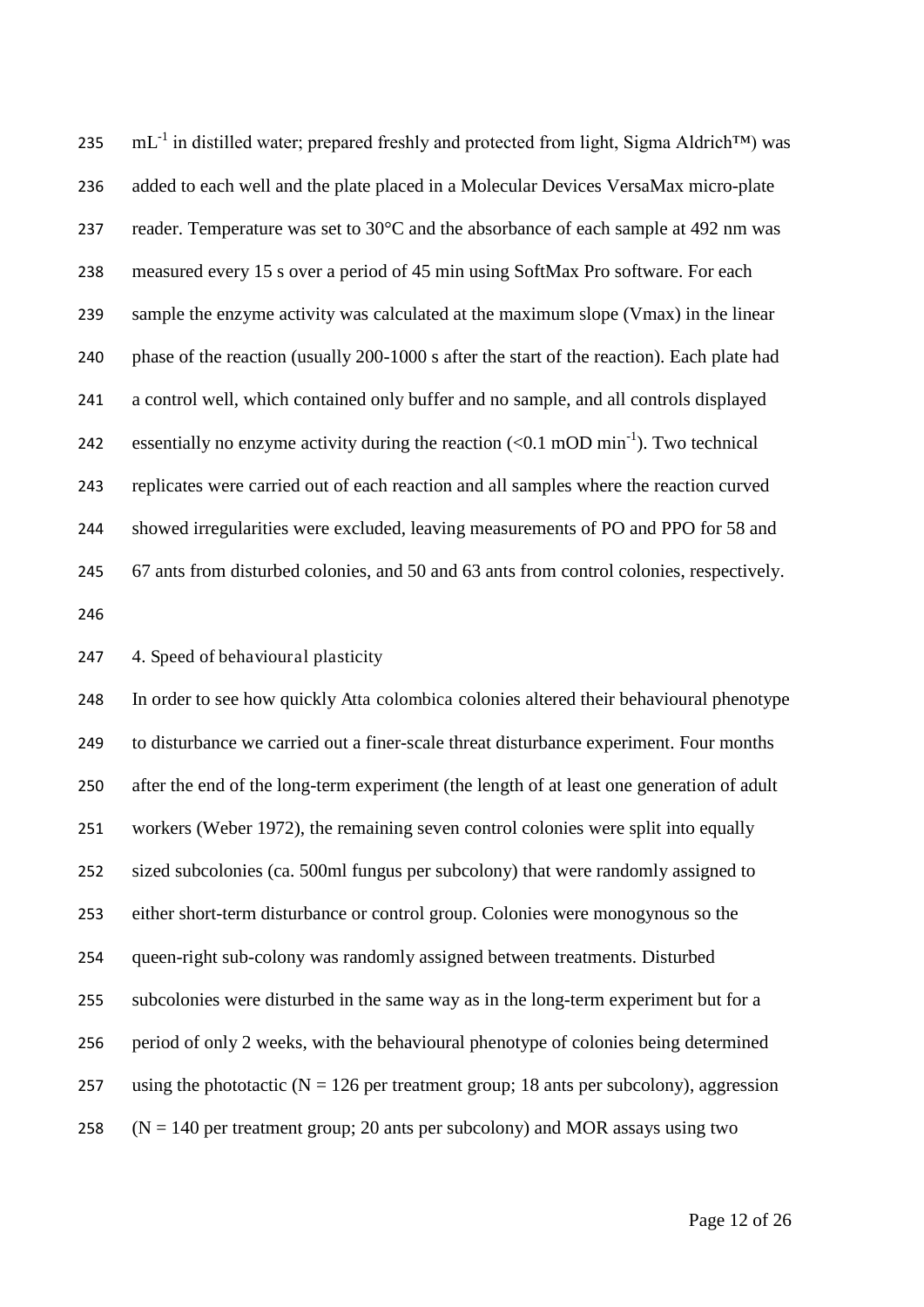259 stimuli treatment of a nestmate and a non-nestmate ( $N = 126$  and  $N = 136$  for the threat-disturbed and control treatment groups respectively; 18-20 ants per subcolony).

 Colonies were then left undisturbed for a period of 2 weeks after which the assays were repeated with the same numbers of individuals in order to determine if colonies would then down-regulate behaviours to match their prevailing environmental conditions.

Statistical analyses

 The size and behaviours of ants were compared between threat-disturbed and control colonies using generalized linear mixed models (GLMM), which included colony-of- origin as a random factor. The head widths of ants, length of MOR, phototaxis, brood care and proportion of leaves harvested in the foraging assays were compared using models with gamma distributions and log link function, while the propensities of ants to exhibit a MOR or aggressive response were compared with a binomial distribution and logit link function, and aggression scores using a multinomial distribution and probit link function. The number of ants in each foraging pot in the foraging assay was analysed using a Poisson distribution with a log link function. Levels of PO and PPO were both log transformed to ensure normality and analysed in a GLMM with a Gaussian distribution and identity link function. Colony size, measured as volume of fungus garden, was included as a covariate in all models to control for variation in colony sizes. Best fitting models were selected by comparison of AIC values. Overdispersion was checked for in all cases by calculating a dispersion parameter and none of the models were overdispersed. Nonsignificant interaction terms were removed stepwise in all cases to obtain the minimum adequate models. All statistics were performed in SPSS (v.20 SPSS Inc., Chicago, IL, USA).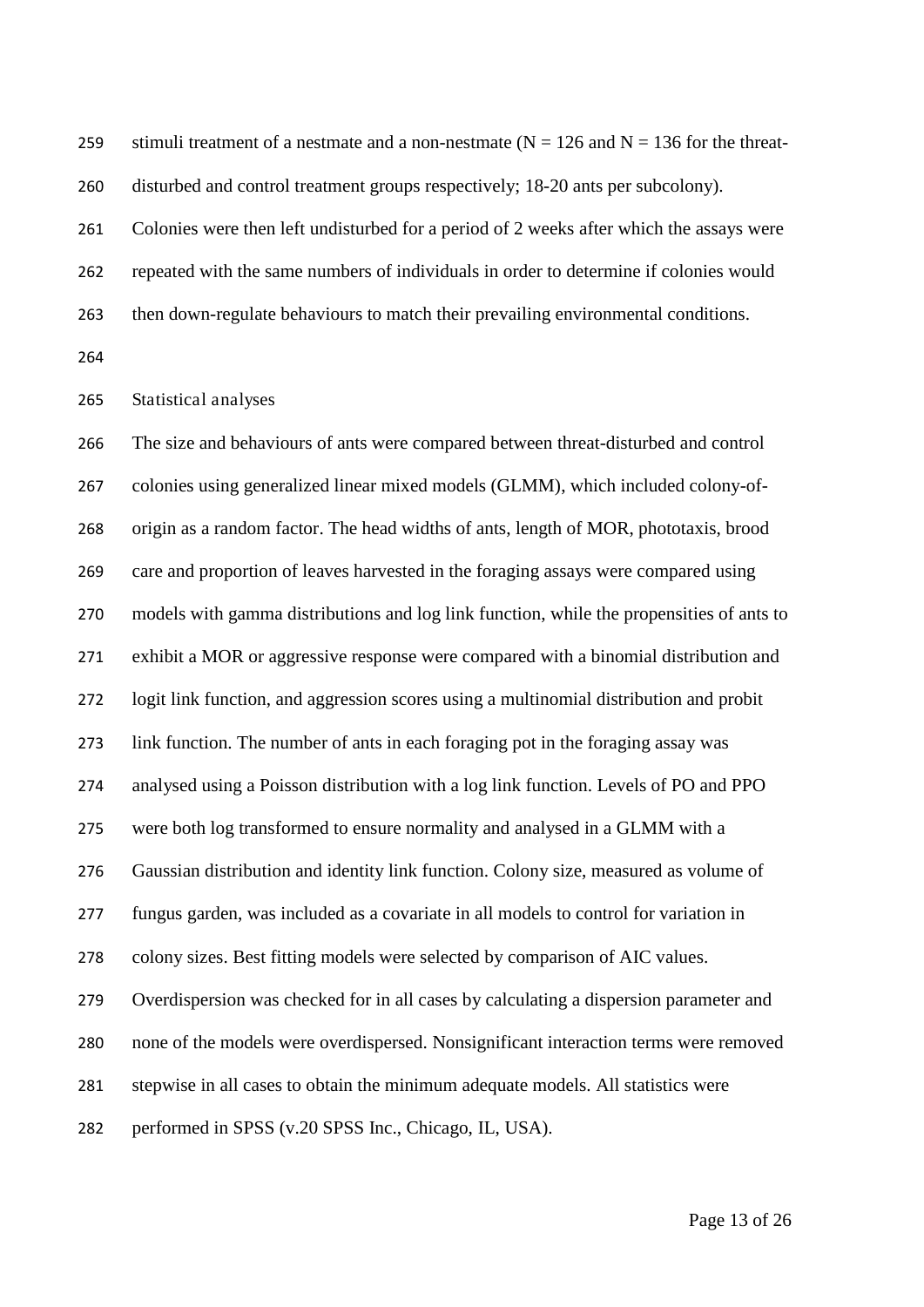284

## 285 **Results**

286 Long-term disturbance

287 There was no significant difference in the size of the largest 50 workers in the threat-288 disturbed and control colonies  $(F_{1, 648} = 0.665; P = 0.415; Fig. 1a)$ . The number of 289 soldiers produced was minimal over the 17 month experimental period (4 and 8 from all 290 threat-disturbed and control colonies respectively). There were no differences between 291 treatment and control colonies in the numbers of large workers or soldiers in them over 292 the last six months (Fig. S4), and no indication anecdotally of differences before that 293 either. However, there was an effect of the disturbance treatment on the behaviour of 294 ants in the colonies. Ants from the threat-disturbed colonies spent significantly more 295 time in the lightened half of a Petri-dish compared to ants from control colonies ( $F<sub>1, 258</sub>$ ) 296 = 17.09; P < 0.001; Fig. 1b). In the MOR assay, ants from the threat-disturbed colonies 297 were also significantly more threat responsive compared to those from the control 298 colonies (F<sub>1, 719</sub> = 4.15; P = 0.042; Fig. 1c), and individuals that gaped their mandibles 299 did so for significantly longer  $(F_{1, 182} = 6.42; P = 0.012; Fig. 1d)$ . Overall, all ants from 300 both treatment groups, showed significantly different responses between the three 301 stimuli in both MOR propensity and duration  $(F_{2,719} = 17.1 \text{ P} < 0.001$ ; Fig. S1a;  $F_{2,182} =$ 302 16.7; P < 0.001; Fig. S1b, respectively). Size of the focal ant showed no significant 303 relationship with either propensity or duration of MOR response ( $F_{3, 719} = 1.08$ , P = 304 0.36, and  $F_{3, 182} = 0.99$ ,  $P = 0.4$ , respectively). In the aggression assay, ants from the 305 threat-disturbed colonies did not show a difference in propensity to be aggressive 306 compared to ants from the control colonies (F<sub>1, 128</sub> = 0.634; P = 0.427; Fig. 1f), but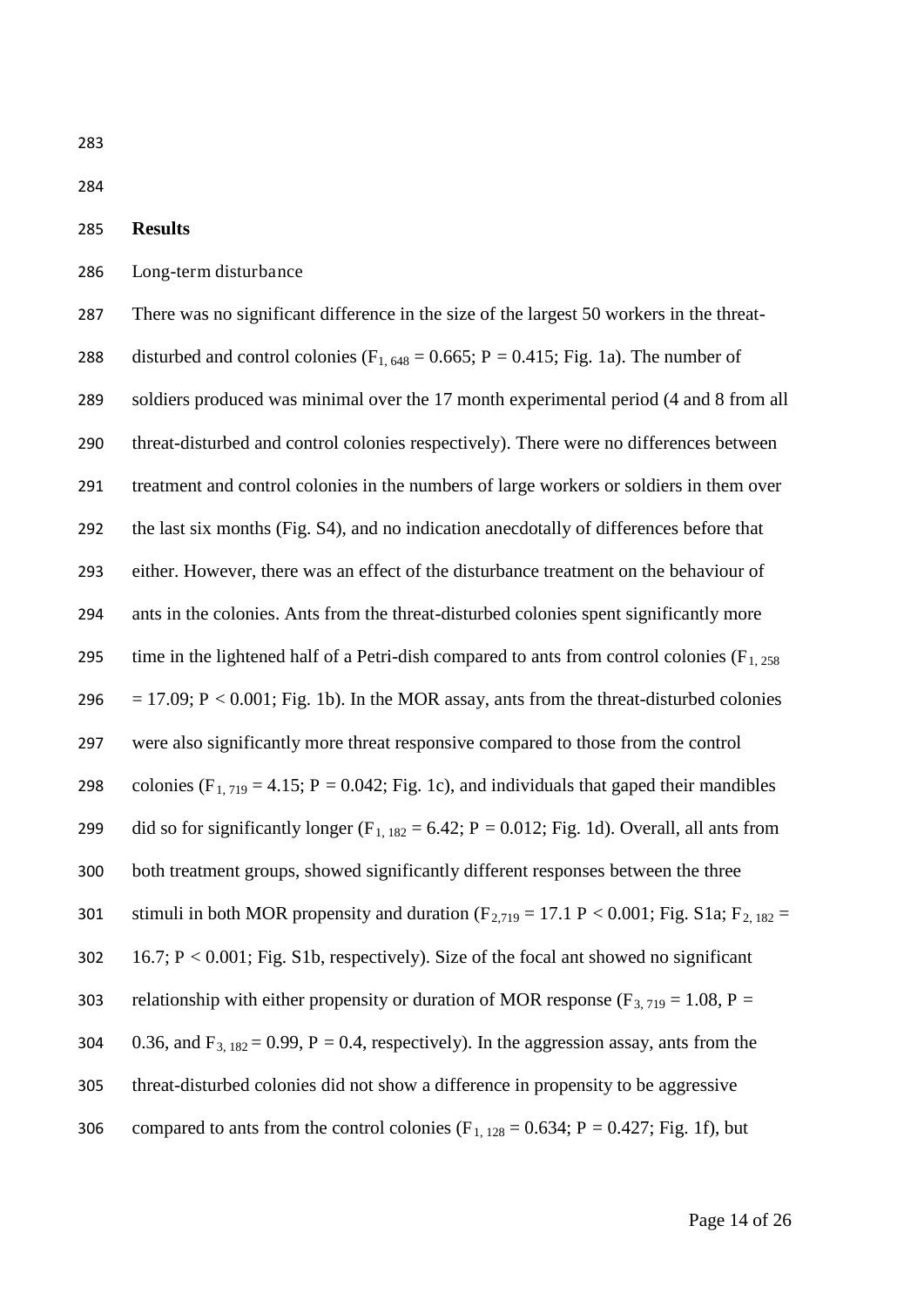| 307 | when they did show an aggressive response, they showed a significantly higher                                                |
|-----|------------------------------------------------------------------------------------------------------------------------------|
| 308 | aggression score ( $F_{2,256}$ = 3.39; P = 0.035; Fig. 1e). Colony size (volume of fungus)                                   |
| 309 | showed no relationships with the size of workers, the propensity or duration of MORs,                                        |
| 310 | phototaxis or aggression (F <sub>1,257</sub> = 0.912, P = 0.340; F <sub>1,962</sub> = 0.001, P = 0.983; F <sub>1,321</sub> = |
| 311 | 0.758, P = 0.385; F <sub>1,258</sub> = 0.546, P = 0.461; F <sub>2,253</sub> = 0.250, P = 0.779, respectively).               |
| 312 | In the assays exploring potential effects on other traits, there was no difference                                           |
| 313 | between the threat-disturbed and control colonies in the number of ants in the foraging                                      |
| 314 | pots after 1 h ( $F_{1,11} = 0.172$ ; P = 0.686; Fig. 2a), but the threat-disturbed colonies                                 |
| 315 | nevertheless harvested significantly less leaf material than the control colonies during                                     |
| 316 | the 1 h period ( $F_{1,11} = 31.8$ ; P < 0.001; Fig. 2b). Colony size showed no significant                                  |
| 317 | relationship with either the number of ants in the foraging pot, nor (marginally) on the                                     |
| 318 | amount of leaf material they harvested (F <sub>1, 10</sub> = 2.16; P = 0.172; F <sub>1, 10</sub> = 4.67, P = 0.056,          |
| 319 | respectively). There was no significant effect of disturbance on the immunocompetence                                        |
| 320 | of ants in terms of either PO or PPO activity ( $F_{2, 105} = 0.165$ ; P = 0.848, and $F_{2, 126} =$                         |
| 321 | 0.144; P = 0.866; Fig. 2c), nor on the propensity of ants to pick up brood ( $F_{1,248}$ =                                   |
| 322 | $0.076$ ; P = 0.784; Fig. 2d). There was no significant difference in size of colonies at the                                |
| 323 | end of the experiment ( $F_{1, 11} = 0.20$ ; $P = 0.663$ ; mean $\pm$ s.e. size of threat-disturbance                        |
| 324 | and control colonies were $1087 \pm 182$ ml and $1176 \pm 120$ ml of fungus garden,                                          |
| 325 | respectively), or over the course of the experiment (fig. S3).                                                               |
| 326 |                                                                                                                              |
| 327 | Speed of behavioural plasticity                                                                                              |

After two weeks of disturbance, ants from disturbed subcolonies spent significantly

more time in the light half of a Petri dish and were significantly more threat responsive

330 than ants from control colonies (F<sub>1, 250</sub> = 6.36, P = 0.012, Fig. 3a and F<sub>1, 527</sub> = 20.6, P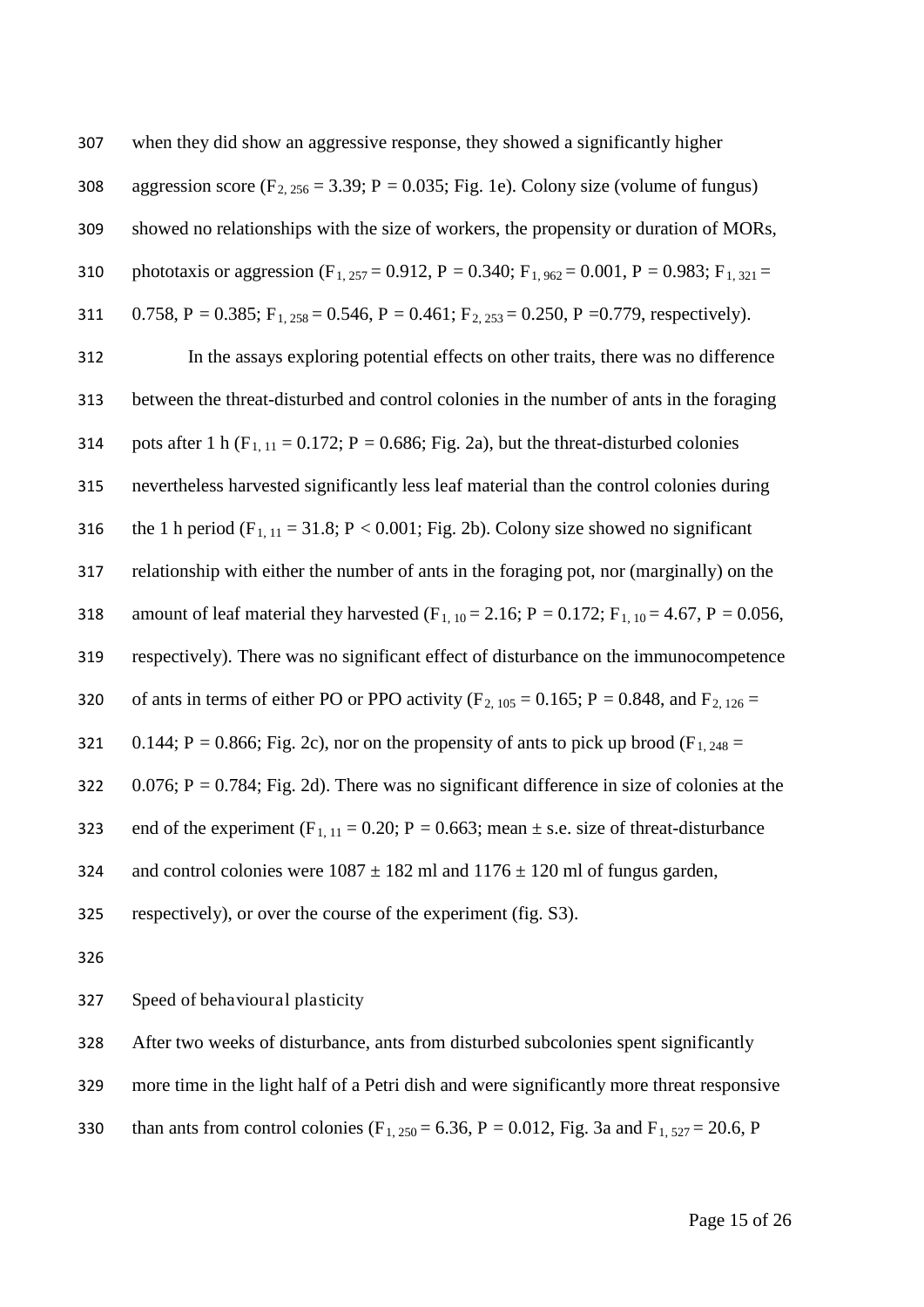| 331 | <0.001, Fig. 3c, respectively). They were also significantly more aggressive than ants                       |
|-----|--------------------------------------------------------------------------------------------------------------|
| 332 | from control colonies, both in the propensity to show an aggressive response ( $F_{1,278}$ =                 |
| 333 | 14.15; P < 0.001; Fig. 3e) and in the aggressiveness of responses ( $F_{2,184} = 3.19$ ; P =                 |
| 334 | 0.044; Fig. 3g). Two weeks after this short-term disturbance had ended, there was no                         |
| 335 | difference between ants from disturbed and control colonies in their threat response                         |
| 336 | behaviour (F <sub>1,530</sub> = 1.91; P = 0.179; Fig. 3d), propensity to be aggressive (F <sub>1,278</sub> = |
| 337 | 0.758; P = 0.385; Fig. 3f) or aggression score $(F_{1, 176} = 0.671; P = 0.414; Fig. 3h)$ , and              |
| 338 | ants from disturbed colonies spent less, not more, time in the light half of a Petri-dish                    |
| 339 | $(F1, 250 = 7.98; P = 0.005; Fig. 3b).$                                                                      |
| 340 |                                                                                                              |

#### **Discussion**

 Repeated threat disturbance of colonies over a prolonged period did not affect the investment by small leaf-cutting ant colonies into morphological phenotypes, but it did alter the behavioural phenotypes of colonies. Ants from disturbed colonies were significantly more threat responsive, aggressive and phototactic than ants from control colonies, and this change in behavioural phenotype occurred after as little as two weeks of threat disturbance, showing how rapidly social insect colonies can behaviourally buffer themselves in the face of environmental perturbation.

 The lack of any effect of frequent, and quite substantial, nest disturbances over such a prolonged period of time (17 months) on the production of soldiers or the size of large workers is at first sight surprising. Colonies of many ant species, including Atta leaf-cutting ants, show considerable variation within and between populations in the frequency distributions of morphological phenotypes (Davidson 1978; Oster and Wilson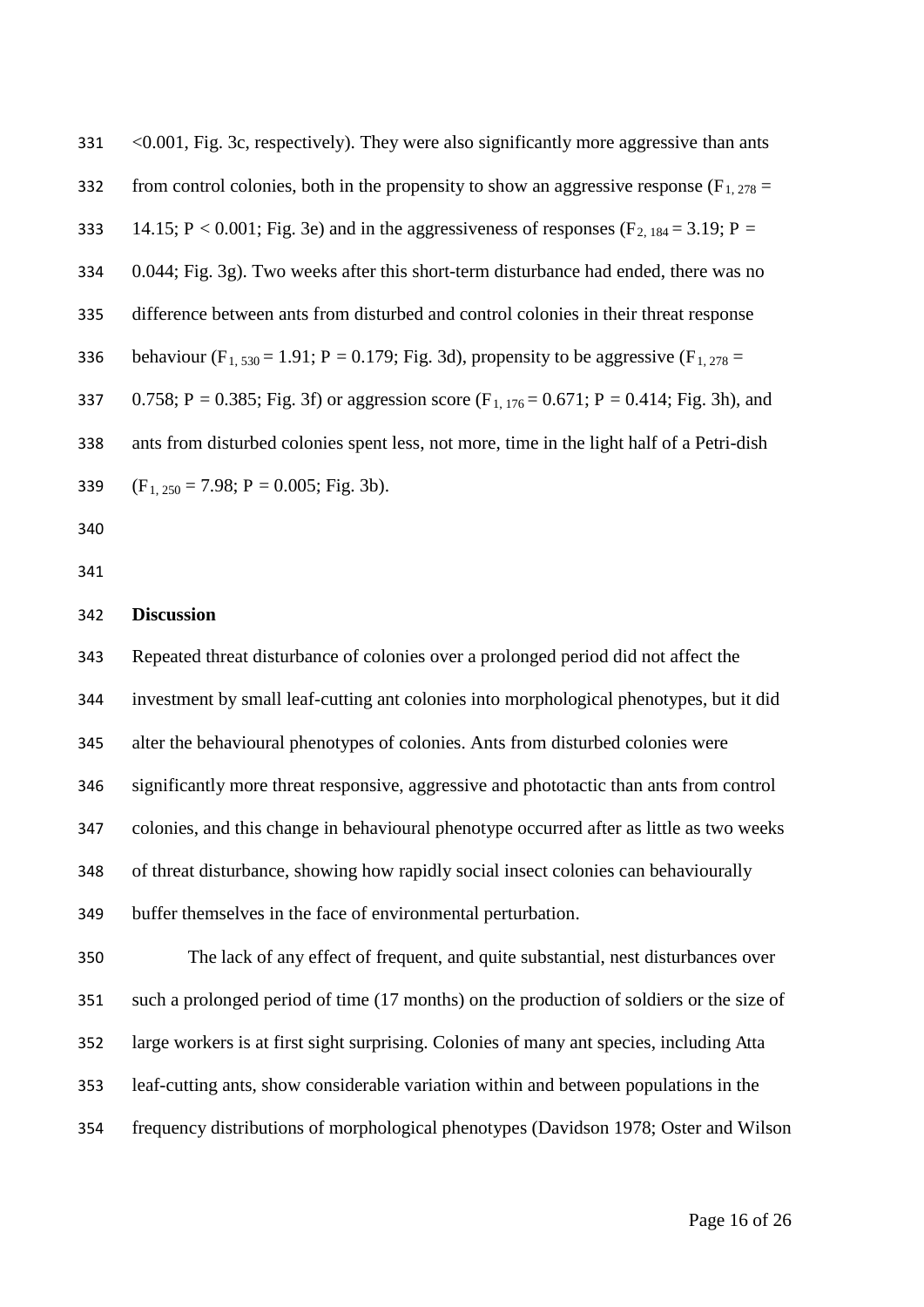1978; Wetterer 1995; Yang et al. 2004; Hölldobler and Wilson 2010; Wills et al. 2014), and it seems plausible that such intercolony variation may at least in part be a response to environmental conditions. Pheidole ant colonies have been shown experimentally to produce more soldiers within only seven weeks when under greater perceived threat from competitors (Passera et al. 1996). It is unlikely that the 17 month duration of disturbance in the experiment here was insufficient for a shift in caste investment given that the development time in Atta is about two months (Weber 1972), and that the disruption of morphological phenotypes can produce a change in allocation after eight weeks in Acromyrmex leaf-cutting ants (Hughes and Boomsma 2007). It is also unlikely that the leaf-cutting ant colonies studied here were not genetically capable of producing larger workers or soldiers, given the relatively high intracolonial genetic diversity and genotypic variation in size propensity shown by this species (Helmkampf et al. 2008; Evison and Hughes 2011; Holman et al. 2011). The lack of an alteration to threat disturbance in the morphological phenotype distributions of colonies indicates that some other factor or constraint outweighed the stimulus from the disturbance. The exact cause is unknown, but while all colonies were healthy and old enough to produce larger workers, they were relatively small (Weber 1972). The production of larger phenotypes, particularly soldiers, will require the investment of substantially more resources than smaller workers (Oster and Wilson 1978; Segers et al. 2015). That resource limitation prevented the colonies from increasing their production of larger defensive individuals is therefore one possible explanation for the results.

 Although constraints such as resource limitation may therefore limit the ability of social insect colonies to alter their morphological phenotypes, insect societies have other routes to phenotypic plasticity available to them and in this case showed an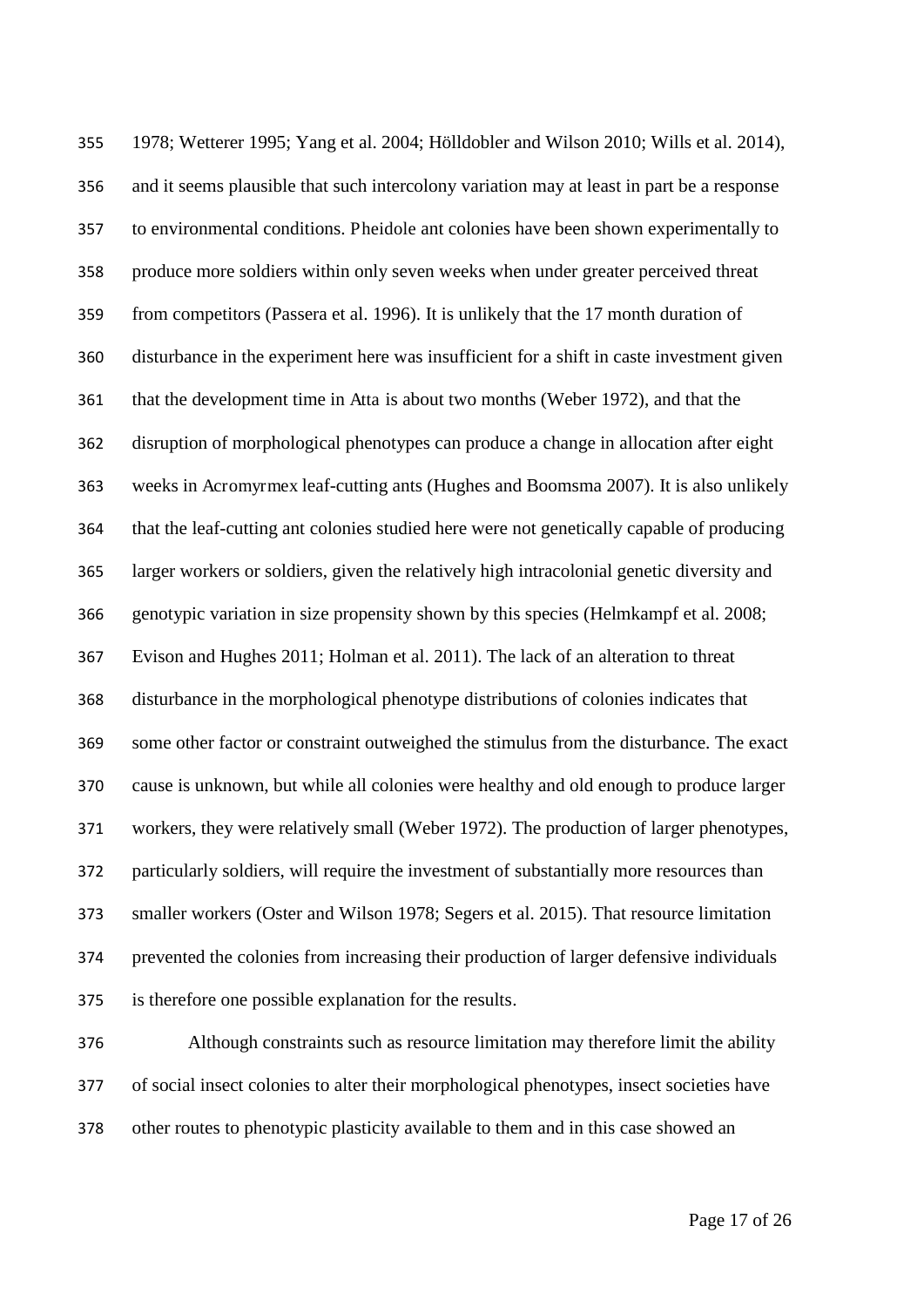alteration of their behavioural phenotype. The results from the MOR assay indicate that all castes upregulate their individual-level threat responsiveness in response to colony threat disturbance rather than this response being limited to certain castes. Furthermore, medium sized workers also showed an upregulation of aggression, phototaxis and threat response behaviour (Chapman et al. 2011; Bengston and Dornhaus 2014). This behavioural flexibility, particularly where aggressive or defensive behaviours are involved, could therefore offer a more adaptable and plastic alternative to a costly investment in a morphological defensive phenotype (West-Eberhard 1989; Tufto 2000; Sih et al. 2004). The short-term disturbance experiment showed that the behavioural upregulation was dynamic, being upregulated after only two weeks of disturbance, and down-regulated again with two weeks of the disturbance ending. For most variables, two weeks after the disturbance had ended the behaviour of disturbed colonies was downregulated to levels similar to those of control colonies, although phototaxis appeared to be downregulated further. This highlights the highly plastic nature of behavioural phenotypes in social insect colonies as well as the exceptional capabilities of colonies to behaviourally buffer themselves in response to environmental disturbance (Robinson 1992; Pamminger et al. 2011; Gordon et al. 2013; Yan et al. 2014). In contrast to some other studies (Rittschof and Robinson 2013), the behavioural upregulation showed no evidence of habituation, with the level of upregulation after 17 months being very similar to that after two weeks. Anecdotally there was no evidence of morphological habituation either, with the number of large workers remaining small in both treatment groups over the course of the experiment (figure S4). The lack of

of the predator threat that exposure of the fungus garden would indicate in nature (Rao

habituation may perhaps be due to the severity of the disturbance in the experiment, and

Page 18 of 26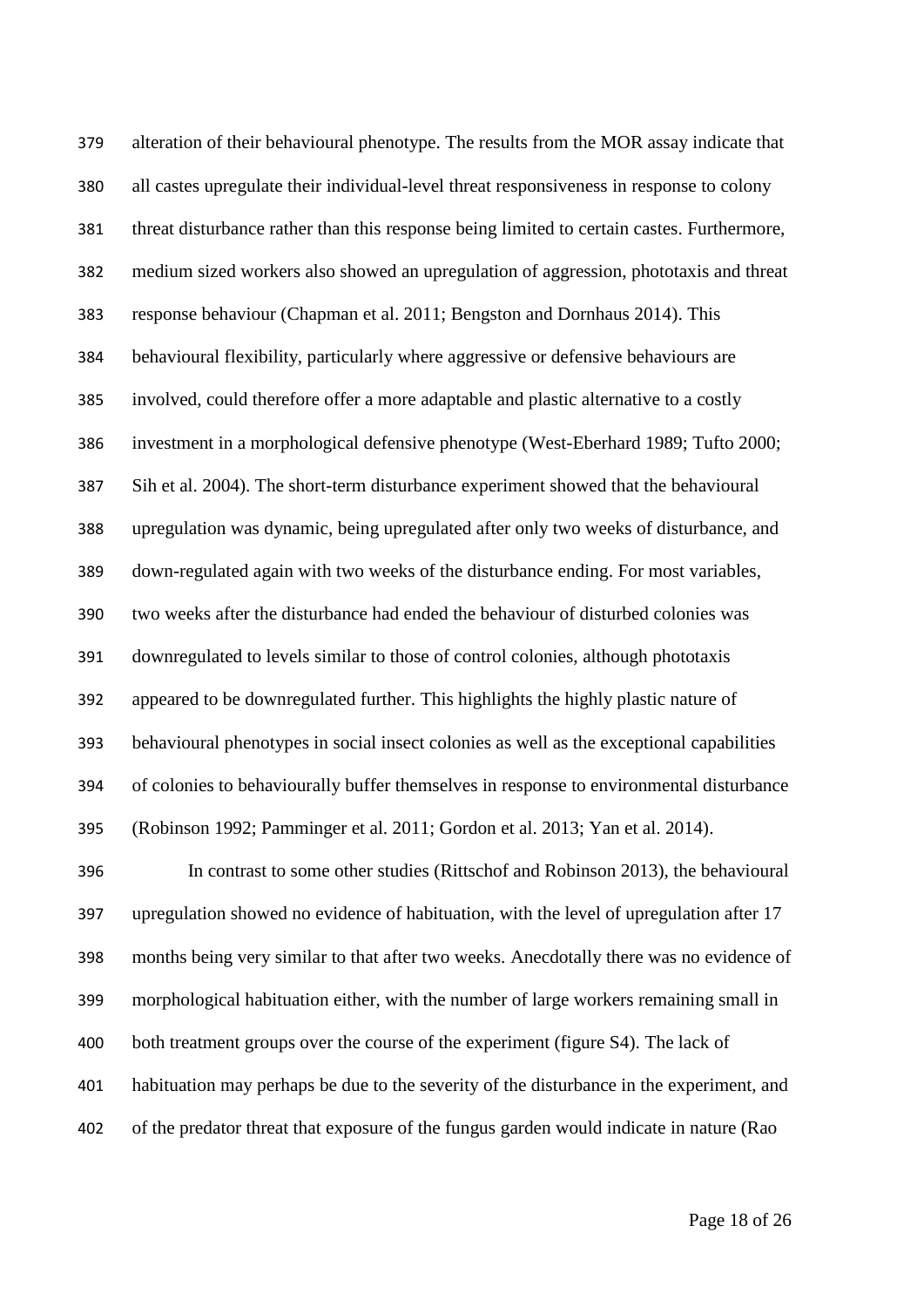2000). Interestingly, there was some evidence from our limited assays that the change in behavioural phenotype may affect other traits, with workers from threat-disturbed colonies harvesting less material than those from control colonies during the brief 1 h foraging assay, in spite of the same number of ants having been recruited to the food. There was no difference in the size of fungus gardens of threat-disturbed and control colonies over the course of the experiment, showing that any effect on foraging rate did not have an effect on colony growth in the competitor-free, food-rich environment of the experiment. It would therefore be interesting to see whether threat-disturbed colonies have lower foraging rate over a longer time period and whether this would impact colony growth either when competitors are present or when food is more transiently available.

 This study highlights that changes in behavioural phenotype may offer a more rapid and flexible alternative to changes in morphological phenotypes. Social organisms are particularly interesting in this regard because phenotypes can be expressed at both individual and group levels (Korb and Heinze 2004; Chapman et al. 2011; Dornhaus et al. 2012), and further investigation of the dynamic relationships between phenotypes and environmental cues is likely to be very useful in elucidating the evolution and dynamics of phenotypic plasticity.

### **References**

- Armitage SAO, Boomsma JJ (2010) The effects of age and social interactions on innate immunity in a leaf-cutting ant. J Insect Physiol 56:780–787
- Bengston SE, Dornhaus A (2014) Be meek or be bold? A colony-level behavioural syndrome in ants. Proc R Soc B 281:20140518. doi: 10.1098/rspb.2014.0518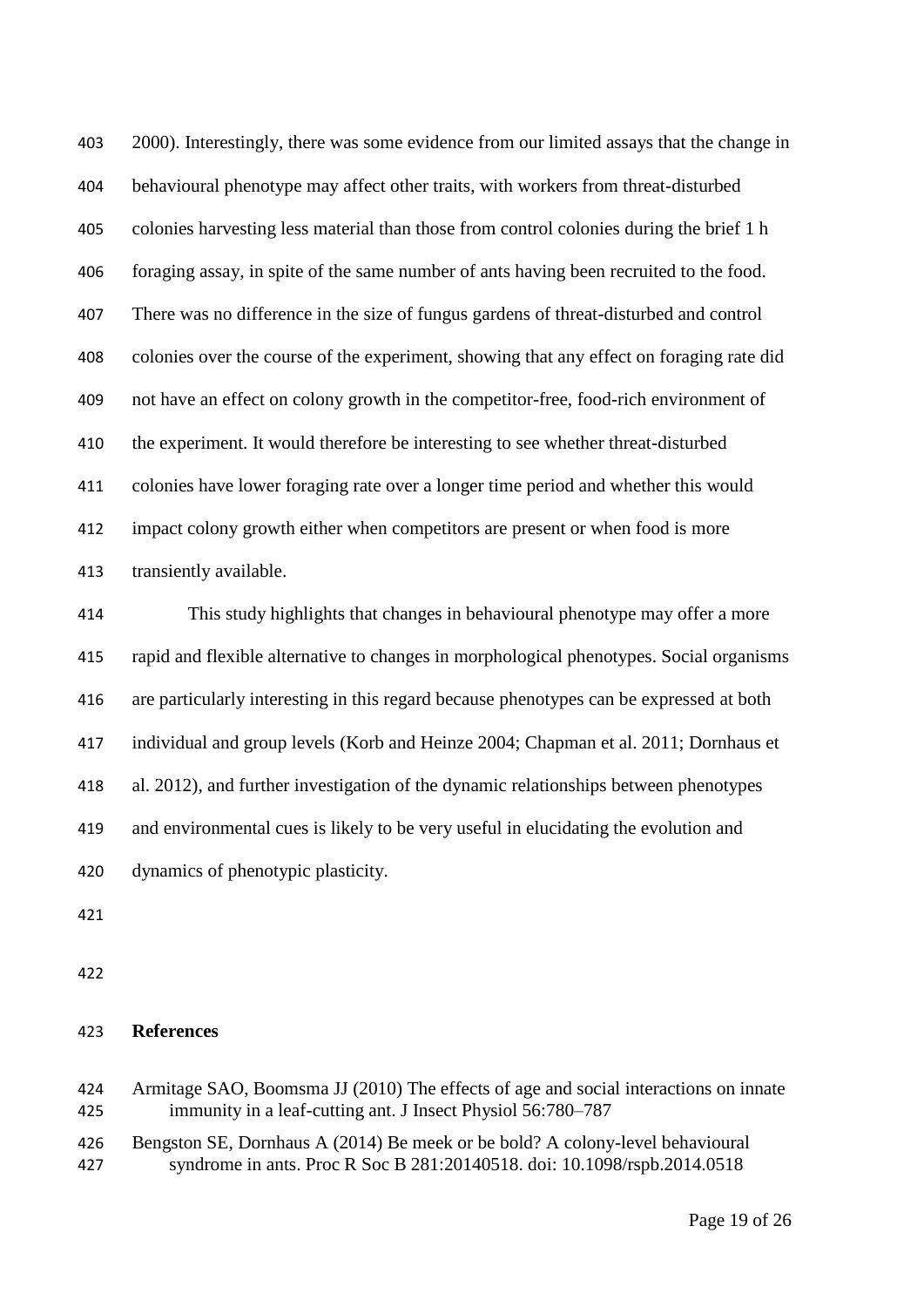Boag PT, Grant PR (1981) Intense natural selection in a population of Darwin's finches (Geospizinae) in the Galapgos. Science 214:82–85 Bourke A, Franks NR (1995) Social evolution in ants. Princeton University Press, Princeton, NJ Chapman BB, Thain H, Coughlin J, Hughes WOH (2011) Behavioural syndromes at multiple scales in Myrmica ants. Anim Behav 82:391–397 Chapman NC, Oldroyd BP, Hughes WOH (2007) Differential responses of honeybee (Apis mellifera) patrilines to changes in stimuli for the generalist tasks of nursing and foraging. Behav Ecol Sociobiol 61:1185–1194. doi: 10.1007/s00265-006- 0348-0 Couvillon MJ, Robinson EJH, Atkinson B, et al (2008) En garde: rapid shifts in honeybee, Apis mellifera, guarding behaviour are triggered by onslaught of conspecific intruders. Anim Behav 76:1653–1658. doi: 10.1016/j.anbehav.2008.08.002 Crespi BJ (1992) Eusociality in Australian gall thrips. Nature 359:724–726. Davidson DW (1978) Size variability in the worker caste of a social insect (Veromessor pergandei Mayr) as a function of the competitive environment. Am Nat 112:523– 532. doi: 10.1086/283294 Dornhaus A (2008) Specialization does not predict individual efficiency in an ant. PLoS Biol 6:e285. doi: 10.1371/journal.pbio.0060285 Dornhaus A, Powell S, Bengston S (2012) Group size and its effects on collective organization. Annu Rev Entomol 57:123–141. doi: 10.1146/annurev-ento-120710- 100604 Engel K, Tollrian R (2009) Inducible defences as key adaptations for the successful invasion of Daphnia lumholtzi in North America? Proc R Soc B 276:1865–1873. doi: 10.1098/rspb.2008.1861 Evison SEF, Hughes WOH (2011) Genetic caste polymorphism and the evolution of polyandry in Atta leaf-cutting ants. Naturwiss 98:643–649. doi: 10.1007/s00114- 011-0810-3 Gordon DM (2015) From division of labor to the collective behavior of social insects. Behav. Ecol. Sociobiol. 70:1–8 Gordon DM, Dektar KN, Pinter-Wollman N (2013) Harvester ant colony variation in foraging activity and response to humidity. PLoS One 8:e63363. doi: 10.1371/journal.pone.0063363 Guerrieri FJ, D'Ettorre P (2008) The mandible opening response: quantifying aggression elicited by chemical cues in ants. J Exp Biol 211:1109–1113. Hamilton WD (1964) The genetical evolution of social behaviour. II. J Theor Biol 7:17– 52 Harvey JA, Corley LS, Strand MR (2000) Competition induces adaptive shifts in caste ratios of a polyembryonic wasp. Nature 406:183–186. doi: 10.1038/35018074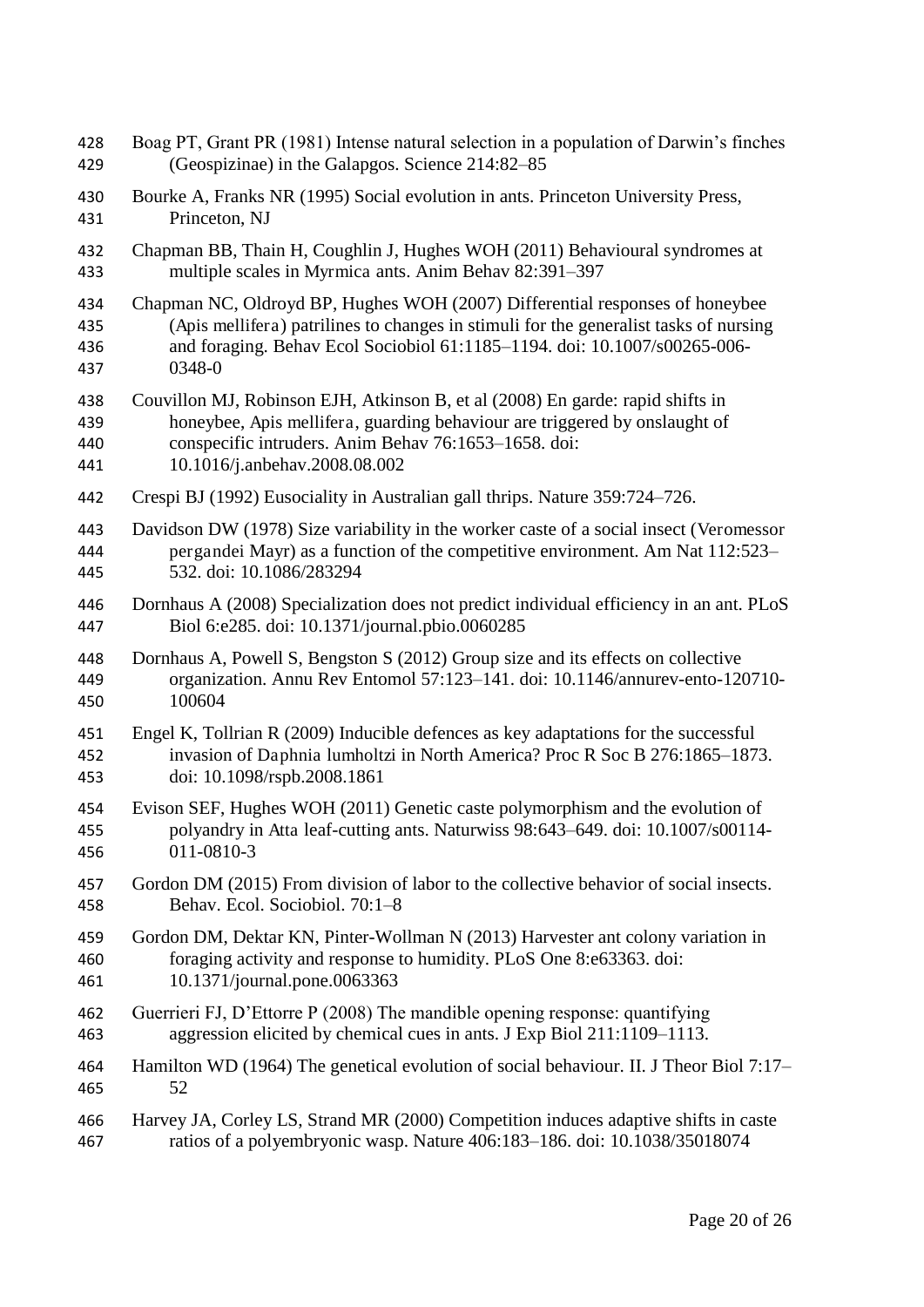leaf-cutter ant Atta colombica (Formicidae, Myrmicinae). Insectes Soc 55:434– 442. doi: 10.1007/s00040-008-1024-3 Hernández J V., López H, Jaffe K (2002) Nestmate recognition signals of the leaf- cutting ant Atta laevigata. J Insect Physiol 48:287–295 Hölldobler B, Wilson EO (2010) The leafcutter ants. W. W. Norton & Company, New York, London Hölldobler B, Wilson EO (1990) The ants. Harvard University Press, Berlin Holman L, Stürup M, Trontti K, Boomsma JJ (2011) Random sperm use and genetic effects on worker caste fate in Atta colombica leaf-cutting ants. Mol Ecol 20:5092– 5102. doi: 10.1111/j.1365-294X.2011.05338.x Hughes WOH, Boomsma JJ (2007) Genetic polymorphism in leaf-cutting ants is phenotypically plastic. Proc R Soc B 274:1625–1630. doi: 10.1098/rspb.2007.0347 Hughes WOH, Goulson D (2001) Polyethism and the importance of context in the alarm reaction of the grass-cutting ant, Atta capiguara. Behav Ecol Sociobiol 43:503–508. doi: 10.1007/s002650100321 Hughes WOH, Sumner S, Van Borm S, Boomsma JJ (2003) Worker caste polymorphism has a genetic basis in Acromyrmex leaf-cutting ants. Proc Natl Acad Sci U S A 100:9394–9397. doi: 10.1073/pnas.1633701100 Hui A, Pinter-Wollman N (2014) Individual variation in exploratory behaviour improves speed and accuracy of collective nest selection by Argentine ants. Anim Behav 93:261–266. doi: 10.1016/j.anbehav.2014.05.006 Jandt JM, Bengston S, Pinter-Wollman N, et al (2014) Behavioural syndromes and social insects: personality at multiple levels. Biol Rev 89:48–67. doi: 10.1111/brv.12042 Kamakura M (2011) Royalactin induces queen differentiation in honeybees. Nature 473:478–483. doi: 10.1038/nature10093 Keiser CN, Jones DK, Modlmeier AP, Pruitt JN (2014) Exploring the effects of individual traits and within-colony variation on task differentiation and collective behavior in a desert social spider. Behav Ecol Sociobiol 839–850. doi: 10.1007/s00265-014-1696-9 Korb J, Heinze J (2004) Multilevel selection and social evolution of insect societies. Naturwiss 91:291–304. doi: 10.1007/s00114-004-0529-5 Lande R (1985) Expected time for random genetic drift of a population between stable phenotypic states. Proc Natl Acad Sci U S A 82:7641–7645. doi: 10.1073/pnas.82.22.7641 Lomolino M V. (2005) Body size evolution in insular vertebrates: generality of the island rule. J Biogeogr 32:1683–1699. doi: 10.1111/j.1365-2699.2005.01314.x McNab BK (1971) On the ecological significance of Bergmann's rule. Ecology 52:845– 854. doi: 10.2307/1936032

Helmkampf M, Gadau J, Feldhaar H (2008) Population and sociogenetic structure of the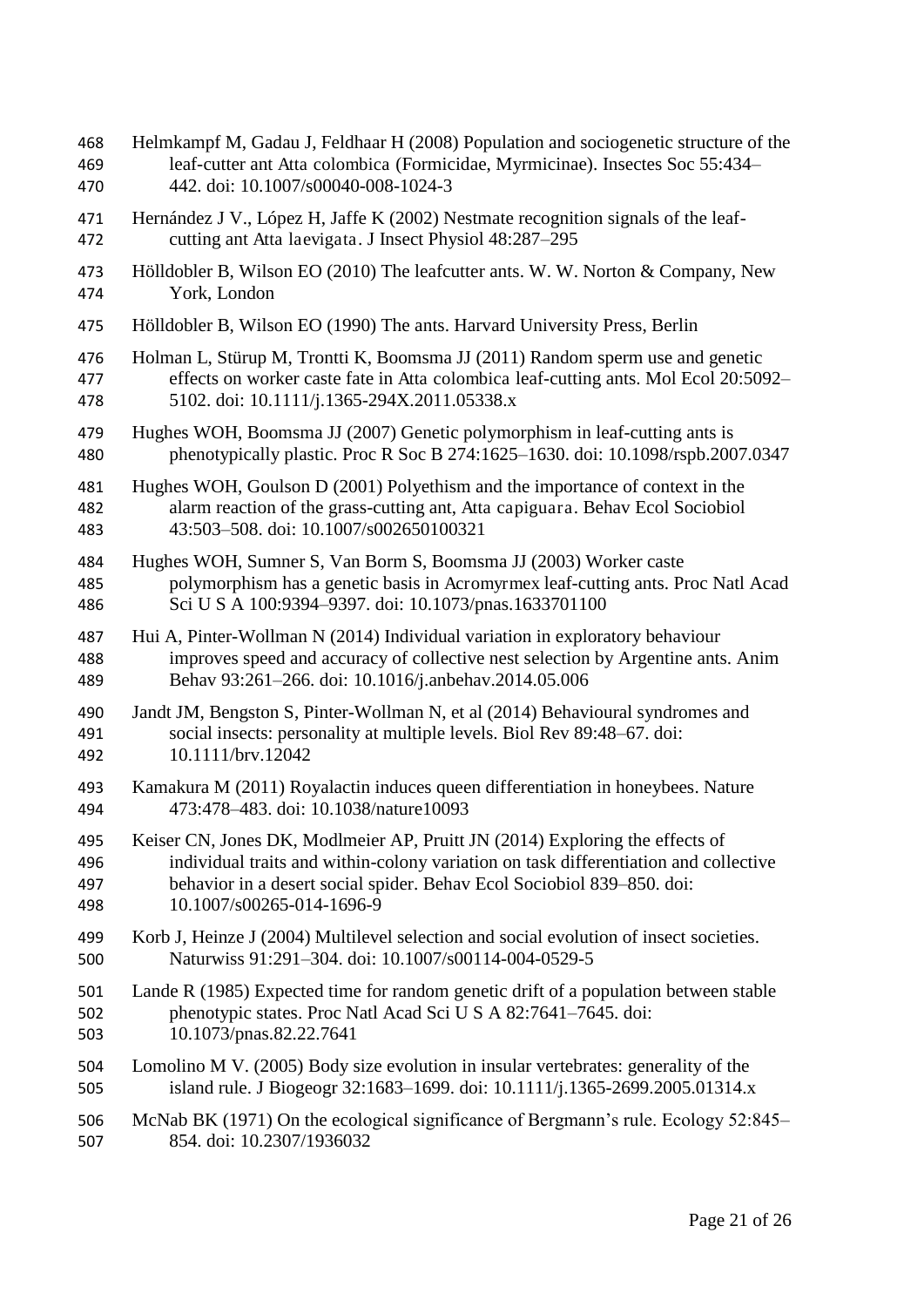| 508 | Norman VC, Hoppé M, Hughes WOH (2014) Old and wise but not size: factors                |
|-----|-----------------------------------------------------------------------------------------|
| 509 | affecting threat response behaviour and nestmate recognition in Acromyrmex              |
| 510 | echinatior leaf-cutting ants. Insectes Soc 61:289-296. doi: 10.1007/s00040-014-         |
| 511 | $0355 - 5$                                                                              |
| 512 | Norman VC, Hughes WOH (2016) Behavioural effects of juvenile hormone and their          |
| 513 | influence on division of labour in leaf-cutting ant societies. J Exp Biol 219:8-11.     |
| 514 | doi: 10.1242/jeb.132803                                                                 |
| 515 | Oster GF, Wilson EO (1978) Caste and ecology in the social insects. Princeton           |
| 516 | University Press, Princeton                                                             |
| 517 | Pamminger T, Foitzik S, Kaufmann KC, et al (2014) Worker personality and its            |
| 518 | association with spatially structured division of labor. PLoS One 9:e79616. doi:        |
| 519 | 10.1371/journal.pone.0079616                                                            |
| 520 | Pamminger T, Scharf I, Pennings PS, Foitzik S (2011) Increased host aggression as an    |
| 521 | induced defense against slave-making ants. Behav Ecol 22:255–260. doi:                  |
| 522 | 10.1093/beheco/arq191                                                                   |
| 523 | Passera L, Roncin E, Kaufmann B, Keller L (1996) Increased soldier production in ant    |
| 524 | colonies exposed to intraspecific competition. Nature $379:630 - 631$                   |
| 525 | Pinter-Wollman N, Gordon DM, Holmes S (2012) Nest site and weather affect the           |
| 526 | personality of harvester ant colonies. Behav Ecol 23:1022-1029. doi:                    |
| 527 | 10.1093/beheco/ars066                                                                   |
| 528 | Rao M (2000) Variation in leaf-cutter ant (Atta sp.) densities in forest isolates: the  |
| 529 | potential role of predation. J Trop Ecol 16:209–225                                     |
| 530 | Rittschof CC, Robinson GE (2013) Manipulation of colony environment modulates           |
| 531 | honey bee aggression and brain gene expression. Genes Brain Behav 12:802-811.           |
| 532 | doi: 10.1111/gbb.12087                                                                  |
| 533 | Robinson EJH, Feinerman O, Franks NR (2012) Experience, corpulence and decision         |
| 534 | making in ant foraging. J Exp Biol 215:2653-2659. doi: 10.1242/jeb.071076               |
| 535 | Robinson GE (1992) Regulation of division of labor in insect societies. Annu Rev        |
| 536 | Entomol 37:637–665, doi: 10.1146/annurey.ento.37.1.637                                  |
| 537 | Robinson GE, Page RE (1988) Genetic determination of guarding and undertaking in        |
| 538 | honey-bee colonies. Nature 333:356-358. doi: 10.1038/333356a0                           |
| 539 | Rosenzweig ML (1968) The strategy of body size in mammalian carnivores. Am Midl         |
| 540 | Nat 80:299-315. doi: 10.2307/2423529                                                    |
| 541 | Scharf I, Modlmeier AP, Fries S, et al (2012) Characterizing the collective personality |
| 542 | of ant societies: aggressive colonies do not abandon their home. PLoS One 7:1-7.        |
| 543 | doi: 10.1371/journal.pone.0033314                                                       |
| 544 | Schwander T, Lo N, Beekman M, et al (2010) Nature versus nurture in social insect       |
| 545 | caste differentiation. Trends Ecol Evol 25:275–282. doi:                                |
| 546 | 10.1016/j.tree.2009.12.001                                                              |
| 547 | Segers FHID, Menezes C, Vollet-Neto A, et al (2015) Soldier production in a stingless   |
| 548 | bee depends on rearing location and nurse behaviour. Behav Ecol Sociobiol               |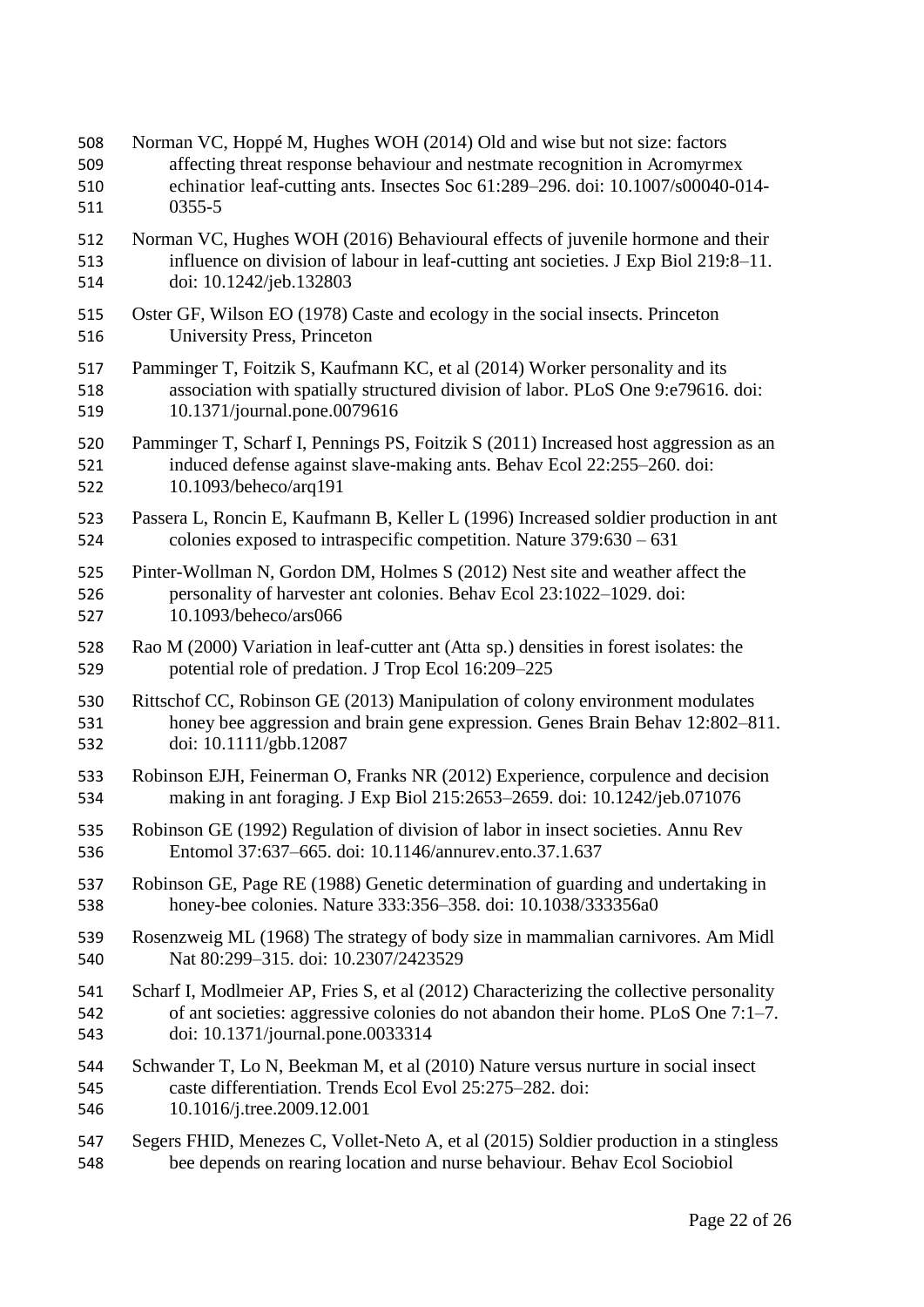- 69:613–623. doi: 10.1007/s00265-015-1872-6
- Shibao H (1998) Social structure and the defensive role of soldiers in a eusocial bamboo aphid, Pseudoregma bambucicola (Homoptera: Aphididae): A test of the defence-optimization hypothesis. Res Popul Ecol (Kyoto) 40:325–333. doi:

10.1007/BF02763464

- Shingleton AW, Foster WA (2000) Ant tending influences soldier production in a social aphid. Proc R Soc B 267:1863–1868. doi: 10.1098/rspb.2000.1222
- Sih A, Bell A, Johnson JC (2004) Behavioral syndromes: an ecological and evolutionary overview. Trends Ecol Evol 19:372–378. doi: 10.1016/j.tree.2004.04.009
- Smith CR, Toth AL, Suarez AV, Robinson GE (2008) Genetic and genomic analyses of the division of labour in insect societies. Nat Rev Genet 9:735–748. doi: 10.1038/nrg2429
- Smith MS, Milton I, Strand MR (2010) Phenotypically plastic traits regulate caste formation and soldier function in polyembryonic wasps. J Evol Biol 23:2677– 2684. doi: 10.1111/j.1420-9101.2010.02127.x
- Thorne BL, Breisch NL, Muscedere ML (2003) Evolution of eusociality and the soldier caste in termites: influence of intraspecific competition and accelerated inheritance. Proc Natl Acad Sci U S A 100:12808–12813. doi: 10.1073/pnas.2133530100
- Torres-Dowdall J, Handelsman CA, Reznick DN, Ghalambor CK (2012) Local adaptation and the evolution of phenotypic plasticity in Trinidadian guppies (Poecilia reticulata). Evolution 66:3432–3443. doi: 10.1111/j.1558- 5646.2012.01694.x
- Tragust S, Mitteregger B, Barone V, et al (2013) Ants disinfect fungus-exposed brood by oral uptake and spread of their poison. Curr Biol 23:76–82. doi: 10.1016/j.cub.2012.11.034
- Tufto J (2000) The evolution of plasticity and nonplastic spatial and temporal adaptations in the presence of imperfect environmental cues. Am Nat 156:121– 130. doi: 10.1086/303381
- Via S, Lande R (1985) Genotype-environment interaction and the evolution of phenotypic plasticity. Evolution 39:505–522
- Waddington SJ, Santorelli LA, Ryan FR, Hughes WOH (2010) Genetic polyethism in leaf-cutting ants. Behav Ecol 21:1165–1169. doi: 10.1093/beheco/arq128
- Weber NA (1972) Gardening ants, the attines. Mem Am Philos Soc 92:1–146
- West-Eberhard MJ (1989) Phenotypic plasticity and the origins of diversity. Annu Rev Ecol Syst 20:249–278. doi: 10.1146/annurev.es.20.110189.001341
- Wetterer J (1995) Forager size and ecology of Acromyrmex coronatus and other leaf-cutting ants in Costa Rica. Oecologia 104:409–415
- Wheeler DE (1986) Developmental and physiological determinants of caste in social Hymenoptera: evolutionary implications. Am Nat 128:13–34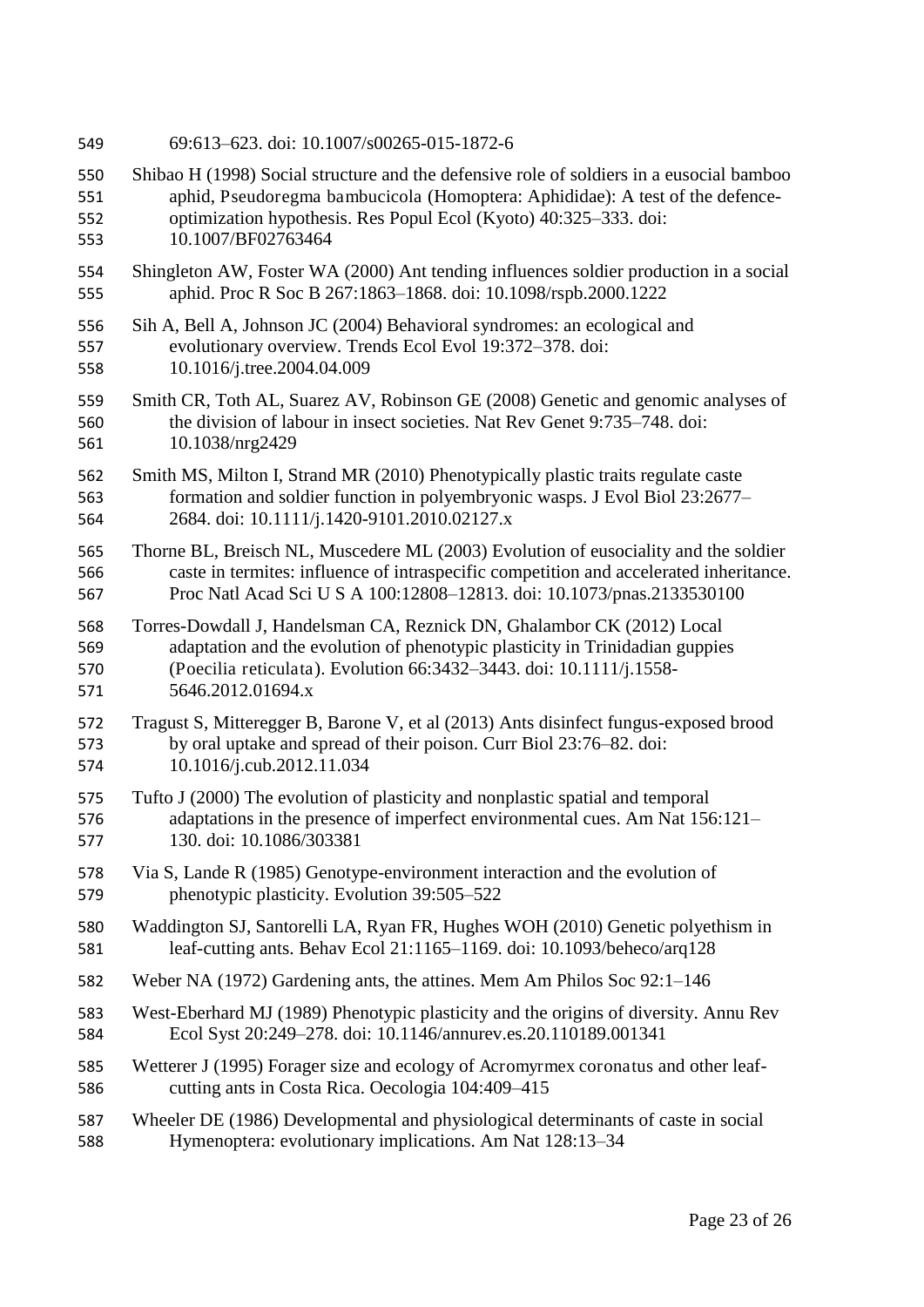| 589 | Whitehouse M, Jaffe K (1996) Ant wars: combat strategies, territory and nest defence in |
|-----|-----------------------------------------------------------------------------------------|
| 590 | the leaf-cutting ant Atta laevigata. Anim Behav 51:1207-1217                            |
| 591 | Wiernasz DC, Cole BA, Cole BJ (2014) Defending the nest: variation in the alarm         |
| 592 | aggression response and nest mound damage in the harvester ant Pogonomyrmex             |
| 593 | occidentalis. Insectes Soc 61:273-279. doi: 10.1007/s00040-014-0352-8                   |
| 594 | Wills BD, Moreau CS, Wray BD, et al (2014) Body size variation and caste ratios in      |
| 595 | geographically distinct populations of the invasive big-headed ant, Pheidole            |
| 596 | megacephala (Hymenoptera: Formicidae). Biol J Linn Soc 113:423-438                      |
| 597 | Wilson EO (1980) Caste and division of labor in leaf-cutter ants (Hymenoptera:          |
| 598 | Formicidae: Atta): I. The overall pattern in A. sexdens. Behav Ecol Sociobiol           |
| 599 | 7:143-156. doi: 10.1007/BF00299520                                                      |
| 600 | Wray MK, Mattila HR, Seeley TD (2011) Collective personalities in honeybee colonies     |
| 601 | are linked to colony fitness. Anim Behav 81:559-568. doi:                               |
| 602 | 10.1016/j.anbehav.2010.11.027                                                           |
| 603 | Wright CM, Holbrook CT, Pruitt JN (2014) Animal personality aligns task                 |
| 604 | specialization and task proficiency in a spider society. Proc Natl Acad Sci             |
| 605 | 111:9533-9537. doi: 10.1073/pnas.1400850111                                             |
| 606 | Yan H, Simola DF, Bonasio R, et al (2014) Eusocial insects as emerging models for       |
| 607 | behavioural epigenetics. Nat Rev Genet 15:677–688. doi: 10.1038/nrg3787                 |
| 608 | Yang AS, Martin CH, Nijhout HF (2004) Geographic variation of caste structure among     |
| 609 | ant populations. Curr Biol 14:514-519                                                   |
| 610 |                                                                                         |
| 611 |                                                                                         |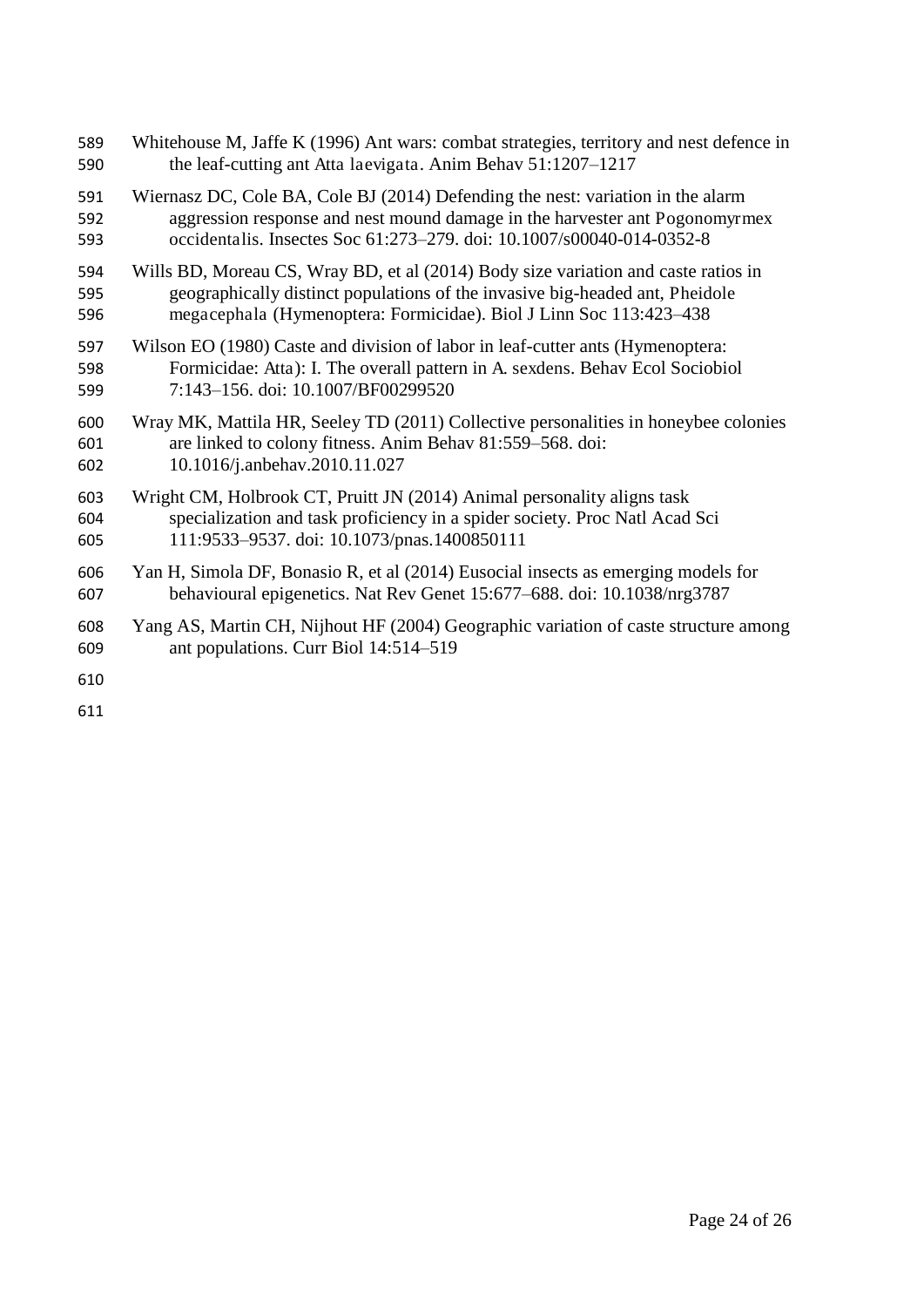- **Figure legends**
- 

**614 Fig. 1** The mean  $\pm$  s.e. morphological and behavioural phenotypes of Atta leaf-cutting ant workers from threat-disturbed colonies (grey) and control colonies (white): A) head width of the 50 largest workers in each colony, B) proportion of time spent in the light half of a half-blackened Petri-dish, C) proportion of positive mandible opening responses (MORs) to threat stimuli, D) length of MOR to three threat stimuli (different letters indicate significantly different responses between treatment stimuli), E) 620 aggression score (ranging from  $0 =$  no aggression to  $3 =$  bite), and F) proportion of aggressive interactions. Colonies either received a substantial threat-disturbance every week for 17 months or were not disturbed in this way (control colonies). Asterisks 623 indicate a significant difference between threat-disturbed and control colonies ( $* = P$  < 624 0.05,  $** = P < 0.01$ ,  $*** = P < 0.001$ ) 626 **Fig. 2** The mean  $\pm$  s.e. effects of threat disturbance on: A) number of ants present in a foraging pot after 1 h, B) proportion of leaf material harvested after 1 h, C) activity of the phenyloxidase (PO) and prophenyloxidase (PPO) immune enzymes, and D) the

proportion of time ants spent showing brood care behaviours over a 10 min period.

Colonies either received a substantial threat-disturbance every week for 17 months or

were not disturbed in this way (control colonies). Asterisks indicate a significant

632 difference between threat-disturbed and control colonies  $(P < 0.001)$ 

 **Fig. 3** The mean ± s.e. behavioural phenotypes of Atta leaf-cutting ant workers from threat disturbed colonies (grey bars) and control colonies (white bars) after short term 636 disturbance. Left hand graphs  $(A, C, E & G)$  indicate behavioural assays after two